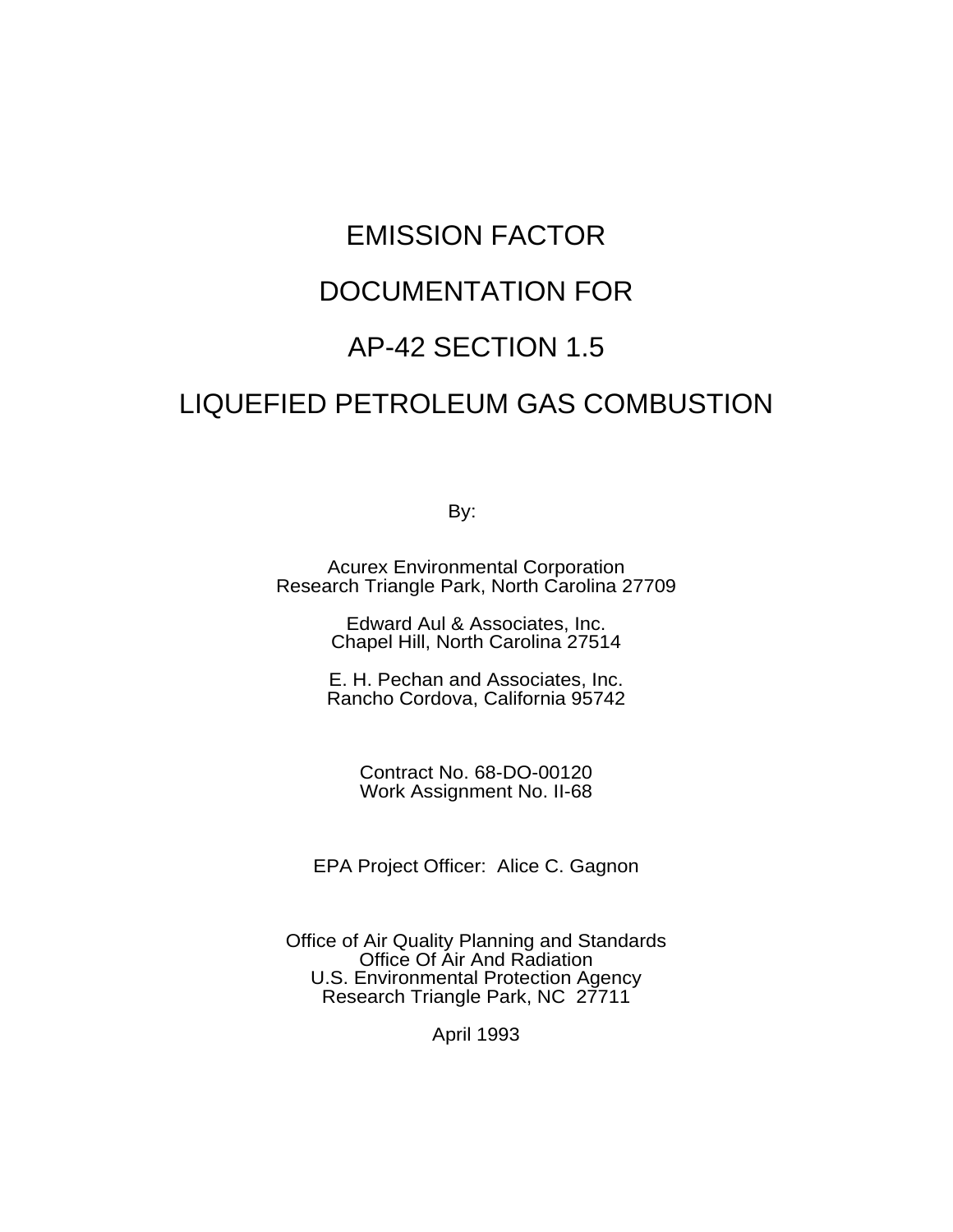## DISCLAIMER

This report has been reviewed by the Office of Air Quality Planning and Standards, U. S. Environmental Protection Agency, and approved for publication. Mention of trade names or commercial products does not constitute endorsement or recommendation for use.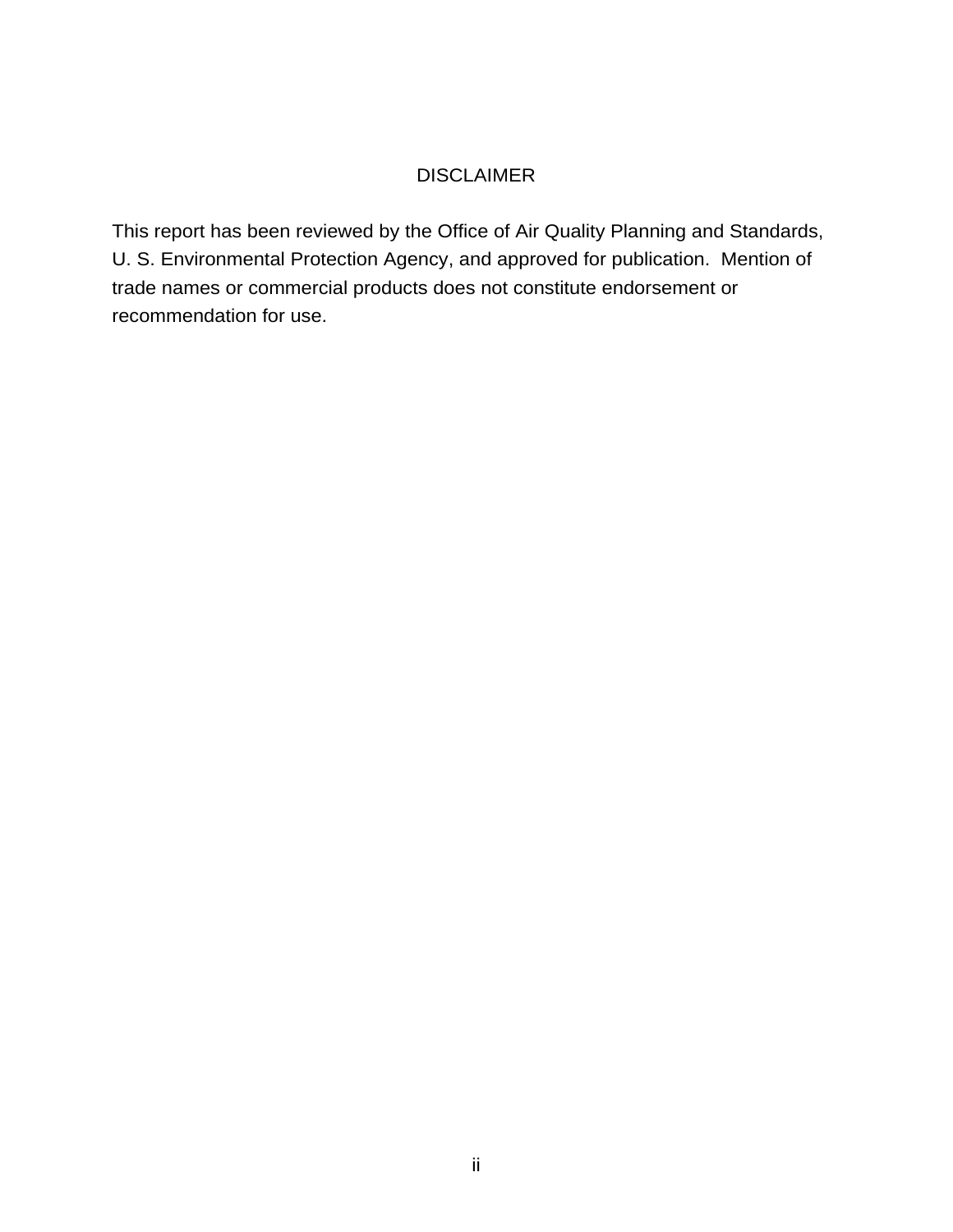# TABLE OF CONTENTS

<u>Page and the contract of the contract of the contract of the contract of the contract of the contract of the con</u>

|            |                                                        | $\mathsf{v}$                                                                                                                                            |
|------------|--------------------------------------------------------|---------------------------------------------------------------------------------------------------------------------------------------------------------|
|            |                                                        | $1 - 1$                                                                                                                                                 |
| CHAPTER 2. |                                                        | $2 - 1$                                                                                                                                                 |
|            | 2.1 CHARACTERIZATION OF THE INDUSTRY                   | $2 - 1$<br>$2 - 2$<br>$2 - 2$<br>$2 - 2$<br>$2 - 3$<br>$2 - 4$<br>$2 - 4$<br>$2 - 5$<br>$2 - 6$<br>$2 - 6$<br>$2 - 6$<br>$2 - 7$<br>$2 - 7$<br>$2 - 10$ |
|            | CHAPTER 3. GENERAL DATA REVIEW AND ANALYSIS PROCEDURES | $3 - 1$                                                                                                                                                 |
|            |                                                        | $3 - 1$<br>$3 - 1$<br>$3 - 3$<br>$3 - 4$<br>$3 - 4$<br>$3-6$                                                                                            |
|            |                                                        | $4 - 1$                                                                                                                                                 |
|            |                                                        | $4 - 2$<br>$4 - 2$<br>$4 - 2$<br>$4 - 3$<br>$4 - 4$<br>$4 - 4$<br>$4 - 8$                                                                               |
|            | CHAPTER 5. AP-42 SECTION 1.5: LIQUIFIED PETROLEUM      | $5-1$                                                                                                                                                   |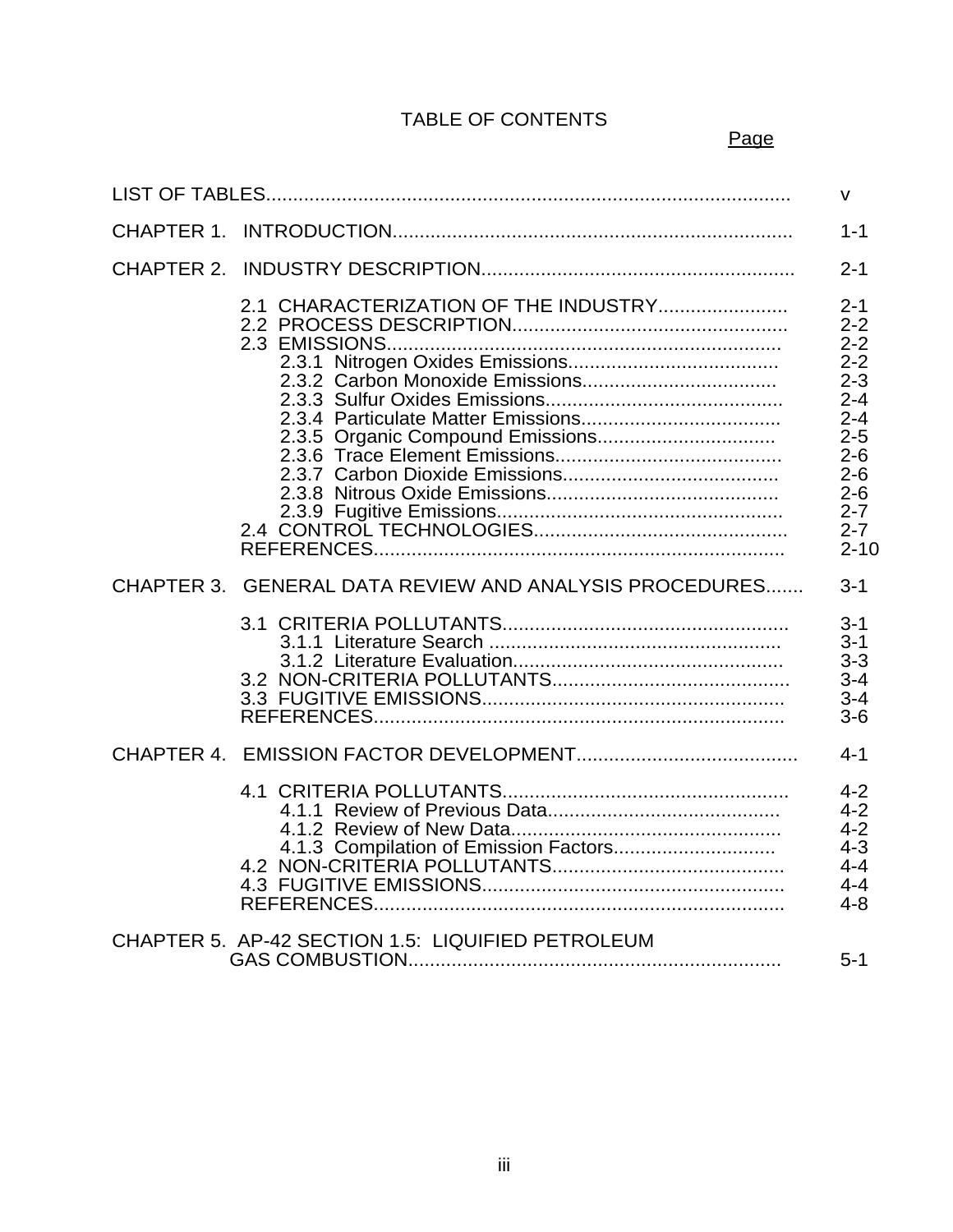# TABLE OF CONTENTS (continued)

# Page

|  | A-1 |
|--|-----|
|  |     |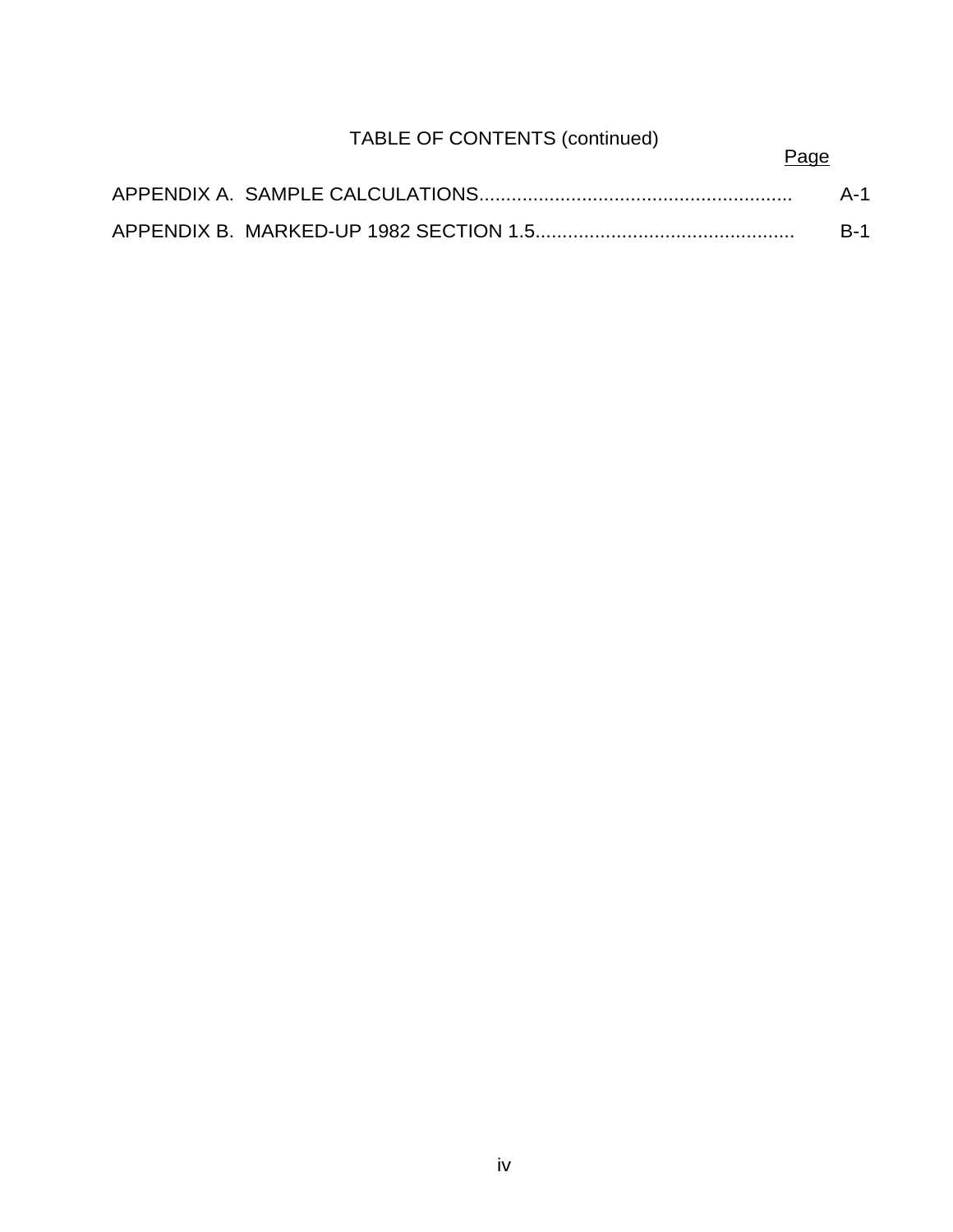# LIST OF TABLES

| Table   | Page                                                  |         |
|---------|-------------------------------------------------------|---------|
| $-2-1$  | Comparison of LPG and Natural Gas Sales For 1989      | $2 - 9$ |
| -4-1    |                                                       | 4-6.    |
| $4 - 2$ |                                                       | 4-7     |
| $-4-3$  | Fugitive Emission Factors For Various Equipment Types | 4-7     |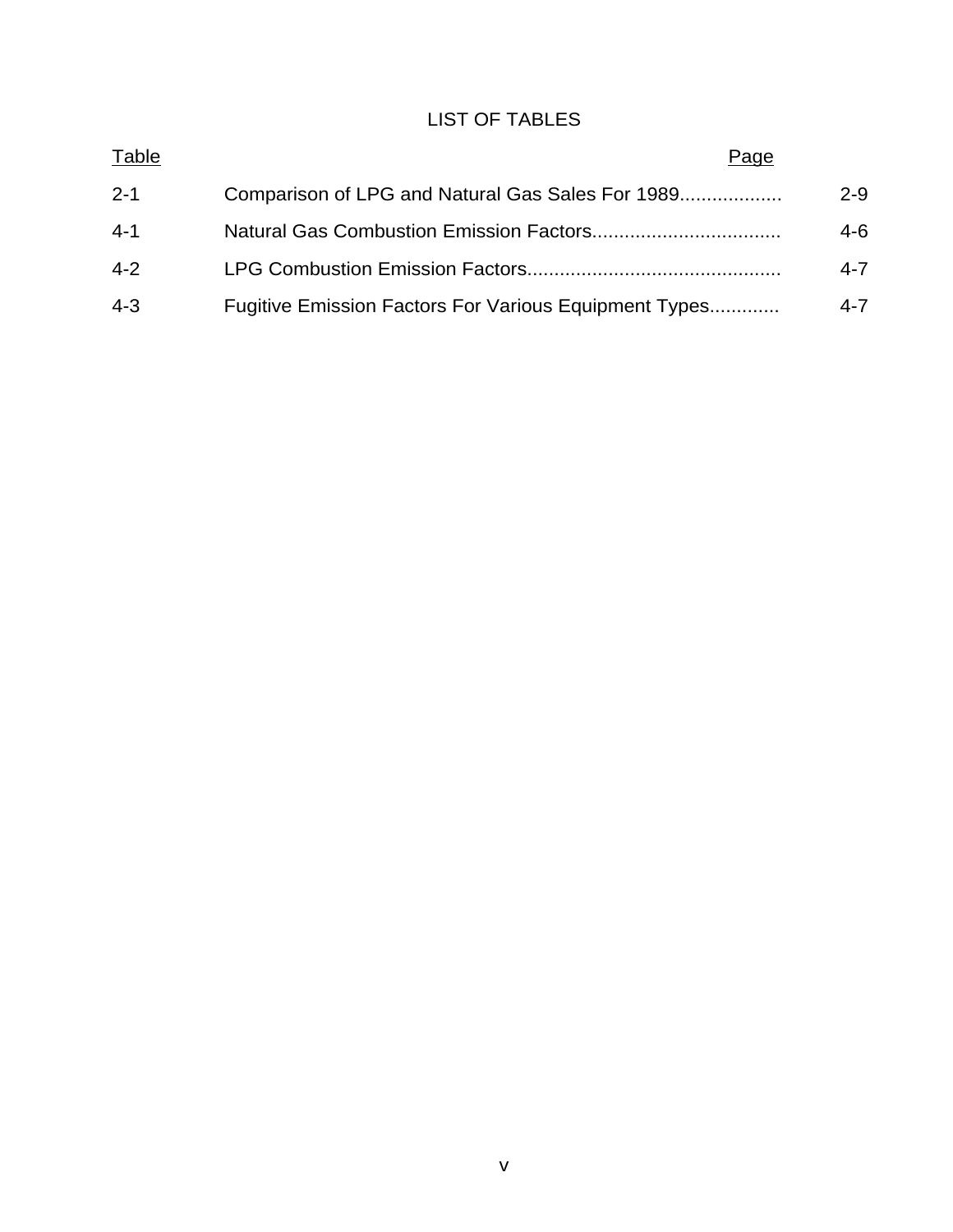## 1. INTRODUCTION

The document, "Compilation of Air Pollutant Emission Factors" (AP-42), has been published by the U.S. Environmental Protection Agency (EPA) since 1972. Supplements to AP-42 have been routinely published to add new emissions source categories and to update existing emission factors. An emission factor is an average value which relates the quantity (weight) of a pollutant emitted to a unit of activity of the source. The uses for the emission factors reported in AP-42 include:

- Estimates of area-wide emissions;
- Emission estimates for a specific facility; and
- Evaluation of emissions relative to ambient air quality.

The EPA routinely updates AP-42 in order to respond to new emission needs of State and local air pollution control programs, industry, as well as the Agency itself. Section 1.5 in AP-42, the subject of this Emission Factor Documentation (EFD) report, pertains to liquefied petroleum gas (LPG) combustion.

Section 1.5, Liquefied Petroleum Gas Combustion, was previously updated in 1982. The purpose of this current revision is to review and update, if possible, the prior emission factor development for criteria pollutants, and to add non-criteria emission species if any data exist. This update is part of a larger effort in which all sections of AP-42 are being revised. This emission factor document is part of the update effort. It provides background on the decision-making process for emission factor development, and documents the approach and results of the test data gathering effort.

The present update of AP-42 began with a review of the existing version of Section 1.5. The previous emission factors developed in 1982 were not based on LPG test data but were assumed to be the same as the natural gas emission factors on a Btu thermal heat input basis (except for sulfur oxides which were based on fuel sulfur content). This default approach was adopted because of the lack of LPG data.

An extensive literature review was undertaken to identify and collect emissions data for LPG combustion for criteria and non-criteria pollutant emissions. The sparse amount of emissions data obtained were reviewed for quality as outlined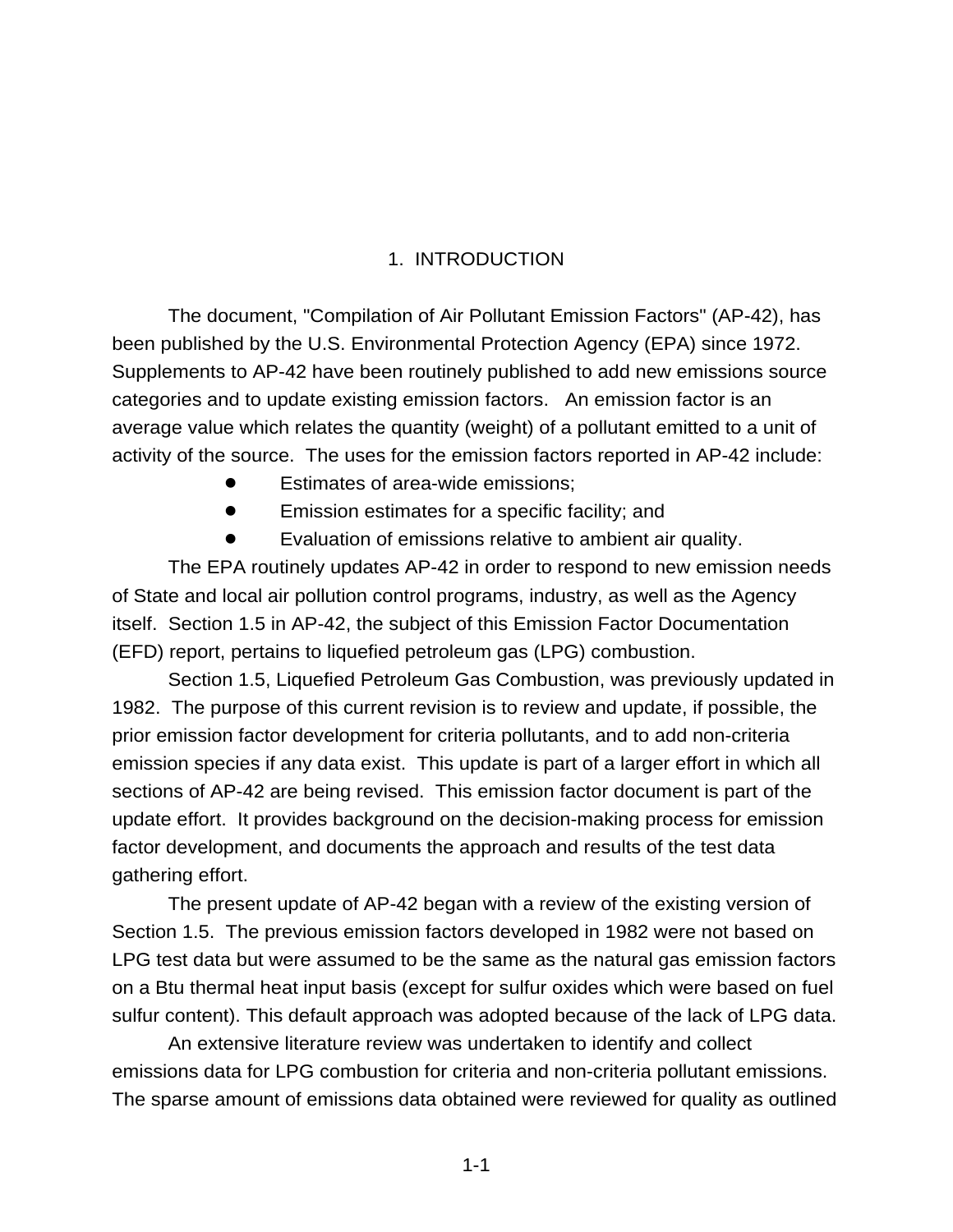in the draft EPA document, "Technical Procedures For Developing AP-42 Emission Factors And Preparing AP-42 Sections," (March 6, 1992).

Where data were located, the data reduction used the F-factor method specified in Reference Method 19 as contained in Appendix A of the Code of Federal Regulation Title 40 Part 60 (40 CFR). The lb/million Btu (lb/MMBtu) emissions rate calculated was then multiplied by the heating value for propane or butane (in MMBtu/thousand gallons) to produce an emission factor in terms of lb pollutant/thousand gallons. Analogous calculations were performed for metric unit emission factors.

Several new emission factors covering non-criteria pollutants have been added. These new emission factors pertain to total organic compounds (TOC), air toxics, and carbon dioxide  $(CO<sub>2</sub>)$ . Information on control technologies for nitrogen oxides (NO<sub>x</sub>) emissions has been revised and updated.

Including the Introduction (Chapter 1), this EFD contains five chapters. Chapter 2 provides an overall characterization of LPG usage. The generic types of emissions are discussed together with general concepts for controlling NO<sub>x</sub> emissions generated from LPG combustion. Chapter 3 is a review of the emissions data collection and review procedures. The sources examined during the literature search are discussed and the emissions data rating procedures are defined. Chapter 4 details the development approach for new emission factors. It includes a review of specific data and the assumptions used to arrive at the final emission factors. Chapter 5 presents the revised AP-42 Section 1.5. Appendix A provides sample calculations for emission factor development.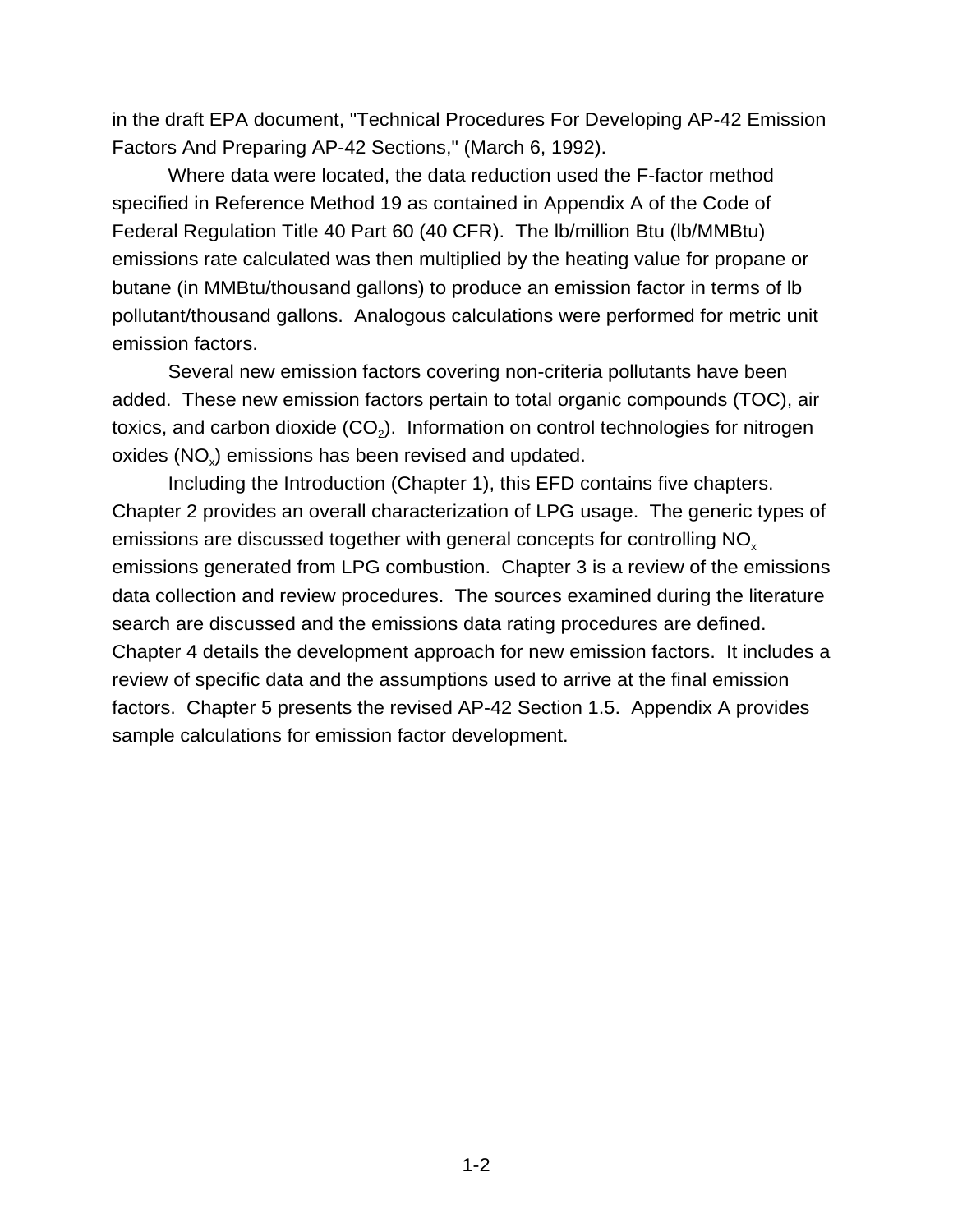### 2. INDUSTRY DESCRIPTION

This chapter contains a brief characterization of the LPG industry, and discusses LPG combustion processes, emissions and control options.

#### 2.1 CHARACTERIZATION OF THE INDUSTRY

The term "LPG" in its broadest context refers to a group of refinery byproduct gases that may include the following compounds alone or in mixture: propane, propylene, butane, butylene, and isobutane<sup>1</sup>. Liquefied petroleum gas can be used for the same domestic, commercial and industrial applications as natural gas. One of the main LPG markets is in rural areas for domestic cooking and heating. The main advantage of LPG relative to natural gas is that, under pressure, it is a liquid which reduces transportation costs and makes long term storage practical. The main disadvantages are higher fuel costs and potential safety hazards in the event of leaks arising from the fact that LPG is heavier than air and may settle in explosive pockets in the absence of local air movement. Liquefied petroleum gas is also used in commercial and industrial applications as a standby fuel to replace natural gas during emergencies, or curtailments of baseline fuels. Recently, interest in LPG as a standby fuel has increased greatly in the South Coast Air Quality Management District (SCAQMD) in Southern California. The SCAQMD has mandated a phase out of oil as a stationary source fuel as part of ozone attainment plans. Natural gas is the primary alternative, but a noninterruptable supply cannot be assured, particularly during winter months. Accordingly, many boiler operators are installing capability for firing propane, butane or methanol.

Table 2-1 summarizes LPG sales to the residential, commercial and industrial sectors for 1989. Sales to the industrial sector are predominantly as chemical feedstocks.

#### 2.2 PROCESS DESCRIPTION

The combustion processes that use LPG as a fuel are very similar to those that use natural gas. The use of LPG in commercial and industrial applications may require a vaporizer to provide the burner with the proper mix of air and fuel. An

2-1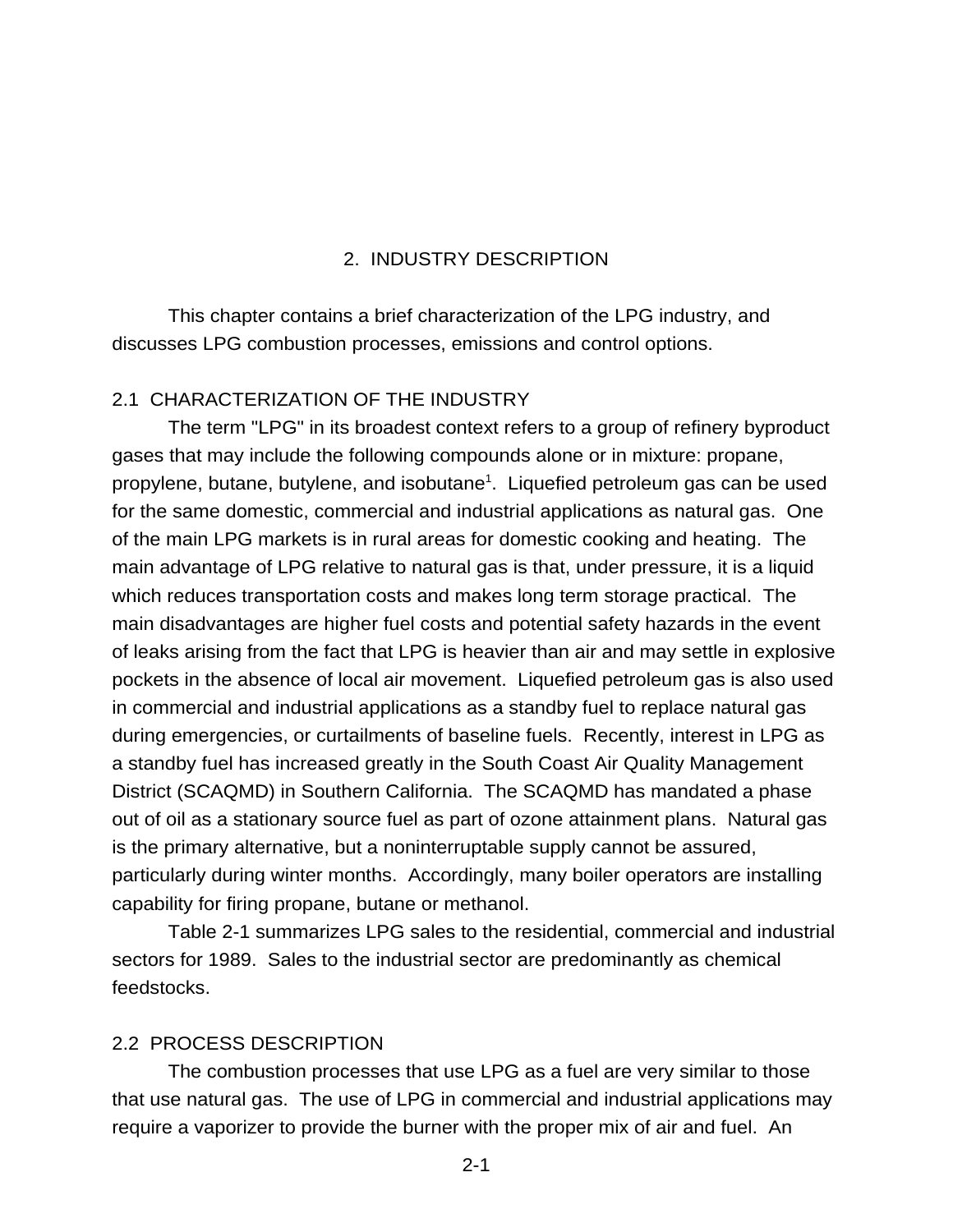auxiliary vaporizer is used when the natural vaporization capacity of the LPG storage tank is not sufficient to meet the demand load of the burner(s) being served. The burner itself will usually have different fuel injector tips as well as different fuelair ratio controller settings than natural gas since the LPG stoichiometric requirements are different than natural gas requirements. Liquefied petroleum gas is fired as a primary and backup fuel in small commercial and industrial boilers and space heating equipment. Liquefied petroleum gas can be used to generate heat and process steam for industrial facilities. Finally, LPG can be used in most domestic appliances that typically use natural gas.

#### 2.3 EMISSIONS

The pollutants of primary concern from LPG combustion are the criteria pollutants:  $NO<sub>x</sub>$ , carbon monoxide (CO), particulate matter (PM), sulfur oxides (SO<sub>x</sub>), and TOC. As a gaseous fuel, LPG does not produce a large amount of particulate emissions. The more significant emissions from LPG are the gaseous emissions.

#### 2.3.1 Nitrogen Oxides Emissions

Nitrogen oxides are formed during combustion processes either as a result of thermal fixation of atmospheric nitrogen  $(N_2)$  in the combustion air ("thermal  $NO<sub>x</sub>$ "), or the conversion of chemically-bound nitrogen in the fuel ("fuel  $NO<sub>x</sub>$ "). The term  $NO<sub>x</sub>$  customarily refers to the composite of nitric oxide (NO) and nitrogen dioxide (NO<sub>2</sub>). Nitrous oxide (N<sub>2</sub>O) is excluded from this definition of NO<sub>x</sub>, but is an oxide of increasing interest as a greenhouse gas. Test data have shown that for most stationary combustion systems, more than 95 percent of the emitted  $NO<sub>x</sub>$  is in the form of NO.

The qualitative global kinetics of thermal  $NO<sub>x</sub>$  formation show that  $NO<sub>x</sub>$ formation rates are exponentially dependent on temperature, and proportional to  $N<sub>2</sub>$ concentration in the flame, the square root of oxygen  $(O<sub>2</sub>)$  concentration in the flame, and the residence time. Thus, the formation of thermal  $NO<sub>x</sub>$  is affected by four factors: (1) peak temperature, (2)  $N_2$  concentration, (3)  $O_2$  concentration (or flame stoichiometry), and (4) time of exposure at peak temperature. The emission trends due to changes in these factors are fairly consistent for all types of boilers -- an increase in flame temperature,  $N_2$  availability,  $O_2$  availability, and/or residence time at high temperatures leads to an increase in thermal  $NO<sub>x</sub>$  production regardless of the boiler type.

Fuel nitrogen conversion is only an important  $NO<sub>x</sub>$ -forming mechanism in oil and coal-fired combustion systems because of the high nitrogen content of these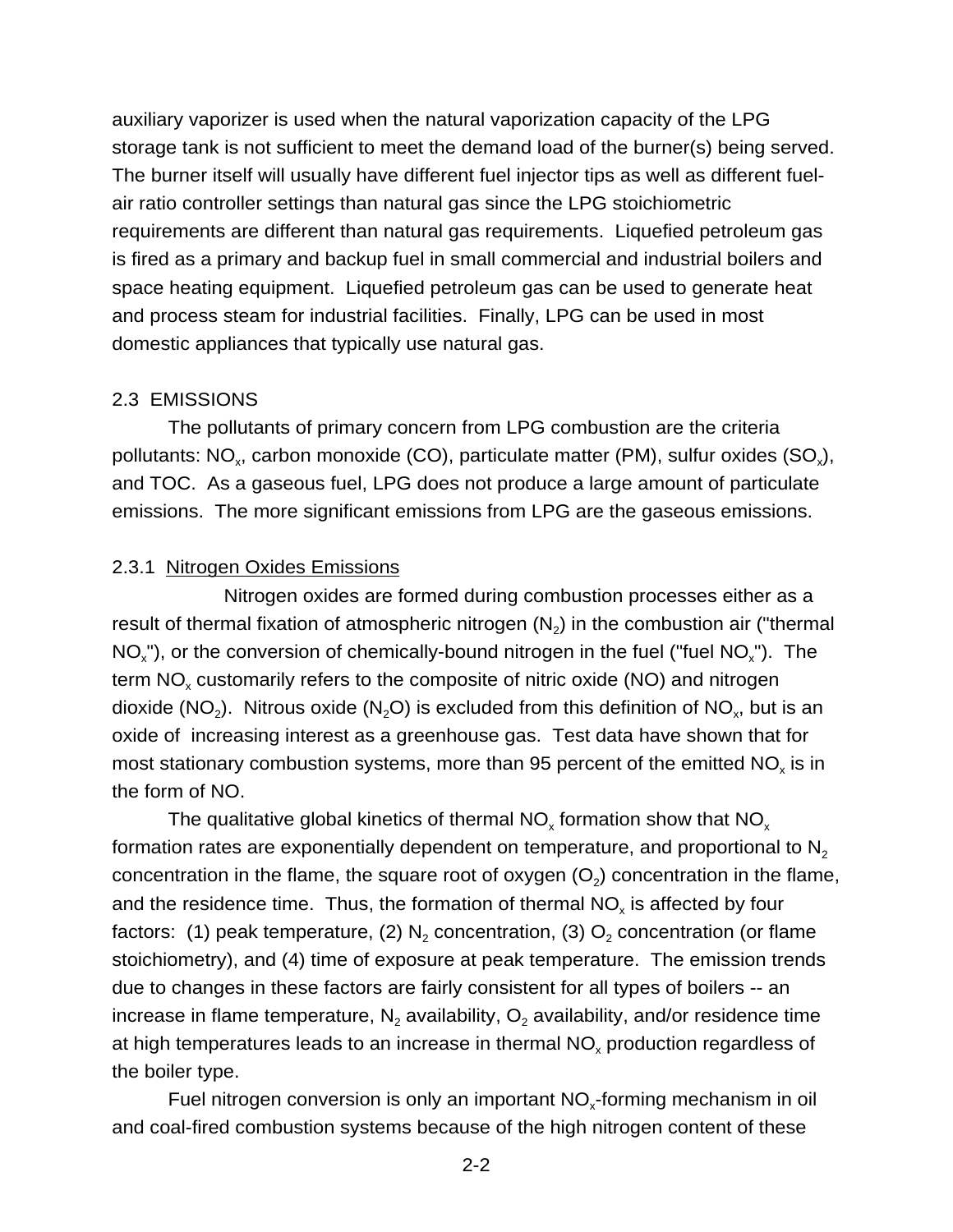fuels. Nearly all NO<sub>x</sub> formed from LPG combustion is thermal NO<sub>x</sub>. A number of variables influence how much thermal NO<sub>y</sub> is formed with LPG combustion. The combustion chamber design (particularly the orientation of the heat transfer surfaces) and the burner aerodynamics affect the peak temperature achieved in the combustion zone and the mixing rate of oxygen with the LPG. Modifications to the burner hardware or to the operating procedures can dramatically reduce NO<sub>y</sub> via changes to peak temperature or mixing. Low excess air (LEA) firing, flue gas recirculation (FGR), staged combustion (SC), or some combination thereof may result in NO<sub>x</sub> reductions of 15 to 75 percent. Also, load reduction usually decreases NO<sub>x</sub> production by decreasing the volumetric heat release in the combustion chamber, thus reducing peak temperatures.

## 2.3.2 Carbon Monoxide Emissions

The rate of CO emissions from gas-fired combustion equipment depends on the efficiency of the final burnout of this last remaining product of incomplete combustion. Carbon monoxide burnout is strongly kinetically controlled. If final burnout is not achieved quickly at high temperatures, a long residence time in the post-furnace zone is required to reduce CO to low levels. Carbon monoxide emissions are thus very sensitive to combustion chamber and burner design and operation. If a unit is operated improperly or not maintained, the resulting emissions of CO (as well as organic compounds) may increase by an order of magnitude. Small boilers, heaters, and furnaces tend to emit more of these pollutants than larger combustors. This is because small units usually have a higher ratio of heat transfer surface area to flame volume leading to reduced flame temperature and combustion intensity and, therefore, lower combustion efficiency than large combustors. Also, these smaller units are usually not well maintained, resulting in operation at either too lean or too rich fuel/air ratios, thus increasing CO.

The presence of CO in the exhaust gases of combustion systems results principally from incomplete fuel combustion. Several conditions can lead to incomplete combustion. These include:

- Insufficient oxygen availability;
- Extremely high levels of excess air leading to quenching (more common with industrial boilers);
- Poor fuel/air mixing;
- Cold wall flame quenching;
- Reduced combustion temperature;
- Decreased combustion gas residence time; and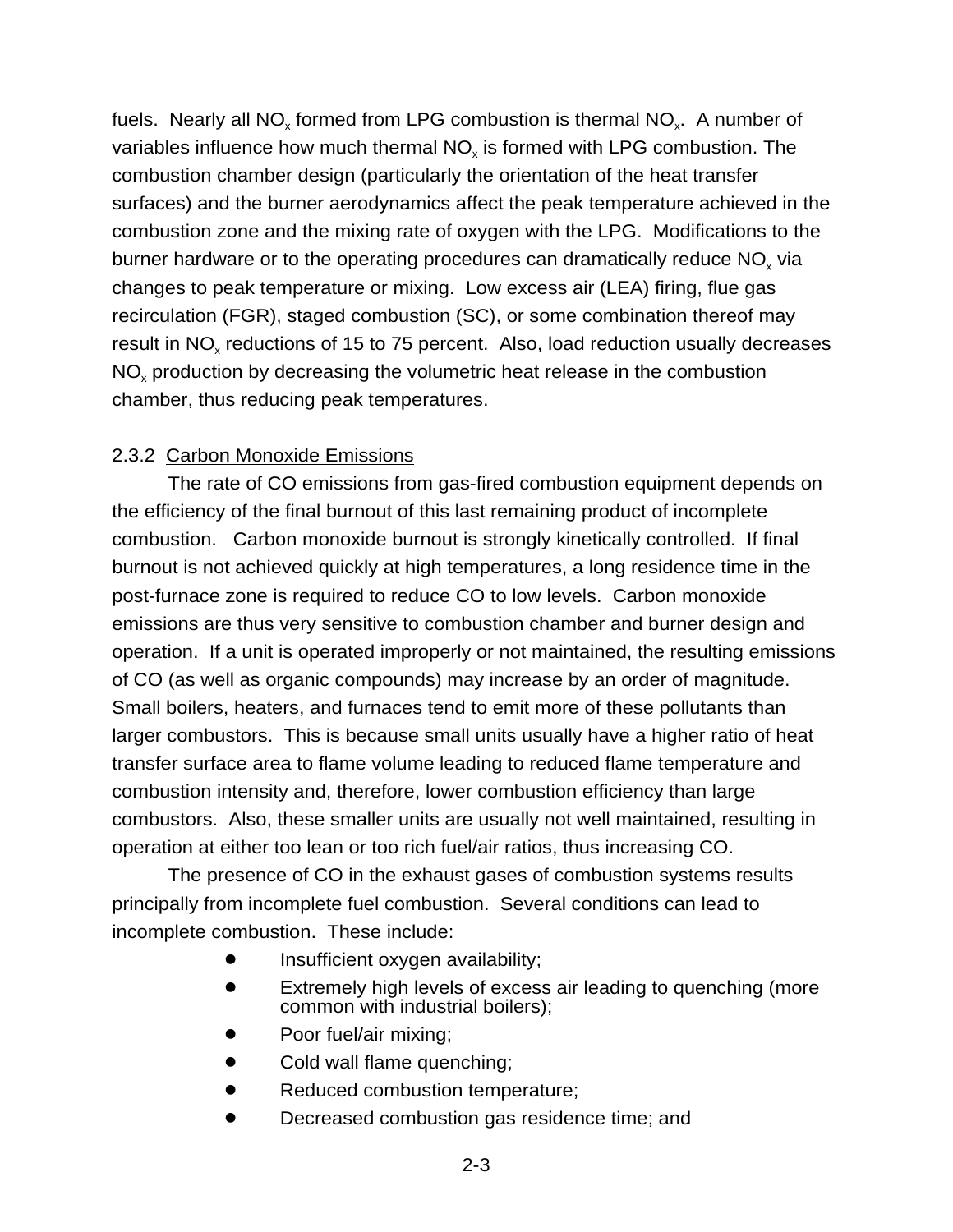Load reduction (i.e., reduced combustion intensity). Since various combustion modifications for  $NO<sub>x</sub>$  reduction can produce one or more of the above conditions, the possibility of increased CO emissions is a concern for environmental, energy efficiency, and operational reasons.

#### 2.3.3 Sulfur Oxide Emissions

Sulfur oxides result from oxidation of residual sulfur compounds in the LPG either to sulfur dioxide (SO<sub>2</sub>) or sulfur trioxide (SO<sub>3</sub>). With gaseous fuels, essentially all sulfur is oxidized and emitted with the flue gas. Generally, over 90 percent of SO. is in the form of SO<sub>2</sub>. The sulfur content of LPG is very low but will vary with supplier depending on processing prior to distribution.

#### 2.3.4 Particulate Matter Emissions

Particulate matter emissions from LPG combustion are very low and result from soot, aerosols formed by condensible emitted species, or boiler scale dislodged during combustion. Combustible emissions are controllable, in part, by modifications to the combustion conditions. Measurements of condensible emissions are influenced by sampling conditions which affect whether a species is quantified as vapor or particulate.

#### 2.3.5 Organic Compound Emissions

Total organic compounds include volatile organic compounds (VOCs) which remain in a gaseous state in ambient air, semi-volatile organic compounds and condensible organic compounds. According to the Federal Register definition (57 FR 3945), VOC has been defined as any organic compound excluding carbon monoxide, carbon dioxide, carbonic acid, metallic carbides or carbonates, and ammonium carbonate which participates in atmospheric photochemical reactions. The following additional compounds have been deemed to be of "negligible photochemical reactivity" and also are exempt from the definition of VOC: methane, ethane, methyl chloroform, methylene chloride, and most chlorinated-fluorinated compounds (commonly referred to as CFCs). Although these compounds are considered "exempt" from most ozone control programs due to their low photochemical reactivity rates, they are of concern when developing complete emission inventories which are necessary for the design of effective ozone control strategies. The term TOC will be considered to include all organic compounds, i.e., VOCs plus the "exempt" compounds including methane and ethane, toxic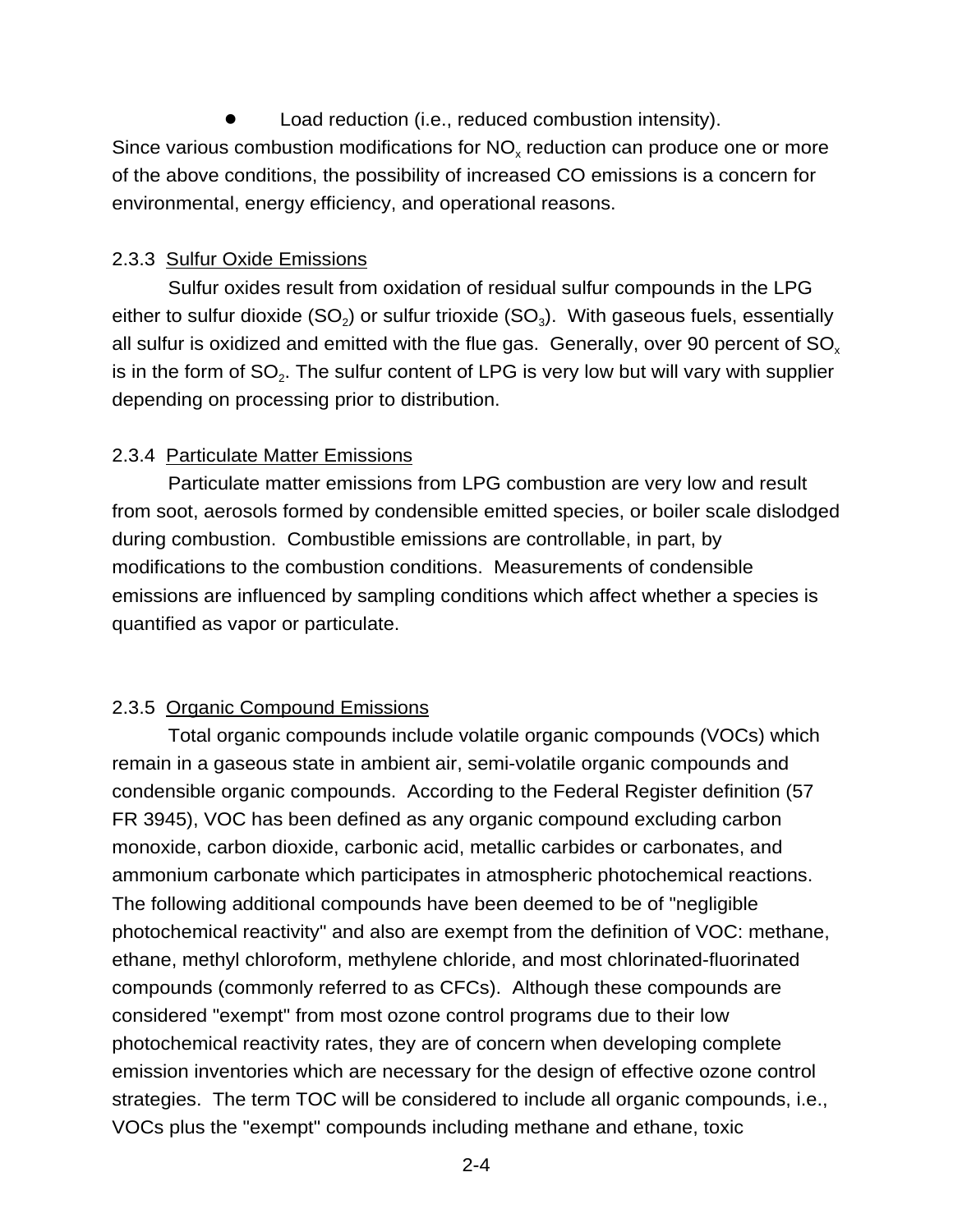compounds, aldehydes, perchloroethylene, semi-volatiles, and condensibles (as measured by EPA Reference Methods).

Emissions of VOCs are primarily characterized by the criteria pollutant class of unburned vapor phase hydrocarbons. Unburned hydrocarbon emissions can include essentially all vapor phase organic compounds emitted from a combustion source. These are primarily emissions of aliphatic, oxygenated, and low molecular weight aromatic compounds which exist in the vapor phase at flue gas temperatures. These emissions include all alkanes, alkenes, aldehydes, carboxylic acids, and substituted benzenes (e.g., benzene, toluene, xylene, ethyl benzene, etc.).

The remaining organic emissions are composed largely of compounds emitted from combustion sources in a condensed phase. These compounds can almost exclusively be classed into a group known as polycyclic organic matter (POM), and a subset of compounds called polynuclear aromatic hydrocarbons (PNA or PAH). There are also the PAH-nitrogen analogs. Information available in the literature on POM compounds generally pertains to these PAH groups. Polycyclic organic matter emissions are generally less prevalent from LPG and other gaseous fuel combustion than volatile organic emissions because of the fuel structure.

Formaldehyde is formed and emitted during combustion of hydrocarbonbased fuels. Formaldehyde is present in the vapor phase of the flue gas. Since formaldehyde is subject to oxidation and decomposition at the high temperatures encountered during combustion, large units with efficient combustion (resulting from closely regulated air-fuel ratios, uniformly high combustion chamber temperatures, and relatively long retention times) should have lower formaldehyde emission rates than do small, less efficient combustion units.

#### 2.3.6 Trace Element Emissions

 Trace elements are an important class of air toxics compounds. Their concentration in the flue gas emissions is, however, dominated by the concentration of contaminants in the fuel unless another source such as process material contains trace elements. There is a very low concentration of trace elements in LPG due to its origin (i.e., natural gas wells) or to processing within a refinery. Accordingly, trace element emissions for LPG are very low compared to oil or coal combustion.

## 2.3.7 Carbon Dioxide Emissions

Carbon dioxide is the final product of all hydrocarbon combustion. With LPG combustion, nearly all carbon in the fuel is emitted as  $CO<sub>2</sub>$ . Minor amounts, typically

2-5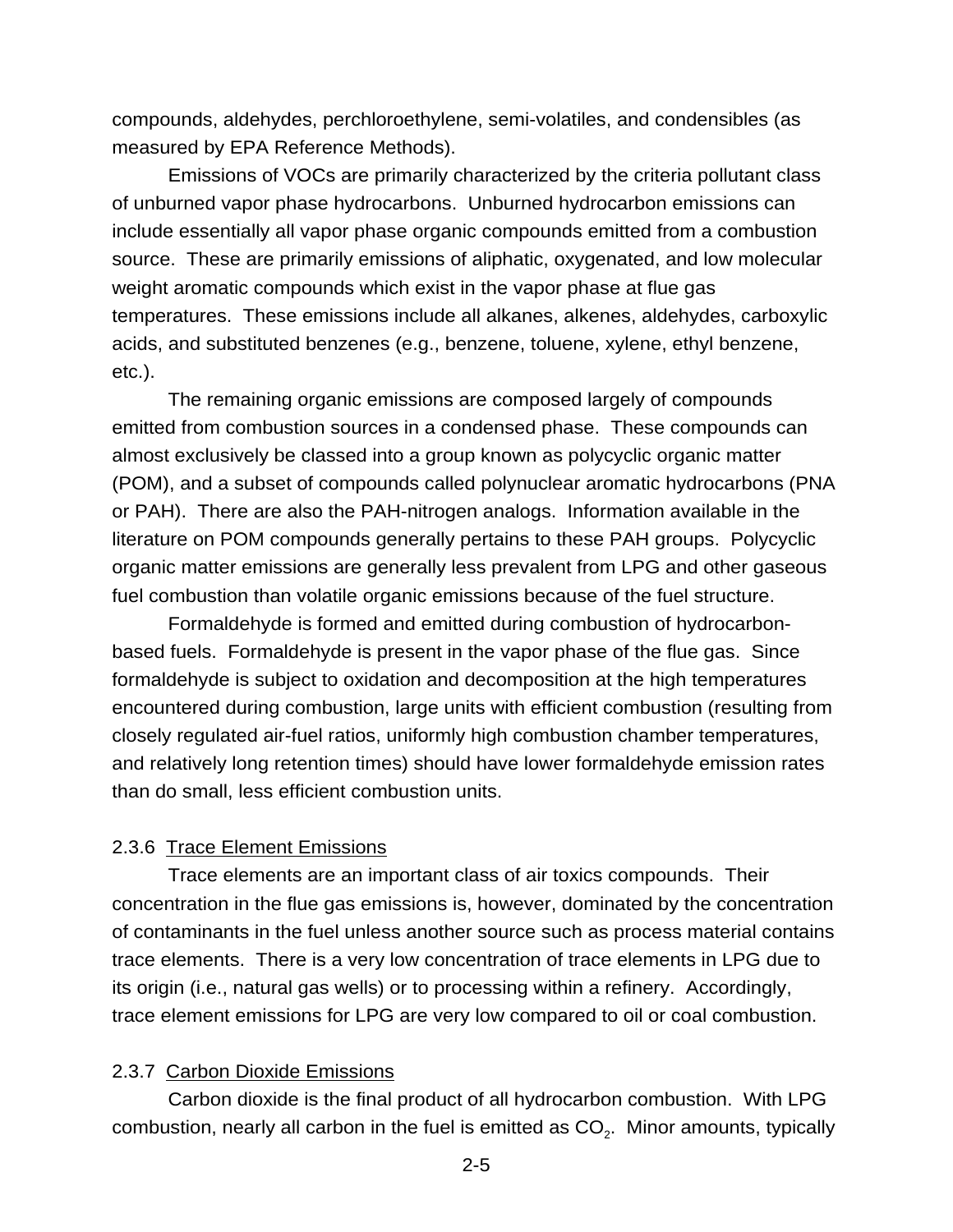0.01 percent, are emitted as CO, giving a carbon conversion efficiency to the stack of 99.99 percent. Therefore, emission factors for  $CO<sub>2</sub>$  can be better approximated using a carbon mass balance than by measurement.

#### 2.3.8 Nitrous Oxide Emissions

Nitrous oxide is relatively harmless to human health but is included among greenhouse gases. Numerous measurements made prior to 1988 suggested that N<sub>2</sub>O emissions from gas-fired combustion equipment may be comparable to  $NO<sub>x</sub>$ emissions. In 1988, the earlier sampling protocols proved to be faulty resulting in  $N<sub>2</sub>O$  generation in the post-test sample processing. Recent  $N<sub>2</sub>O$  emissions data indicate that direct  $N<sub>2</sub>O$  emissions from conventional gas-fired combustion units are an order of magnitude or more below the measurements made prior to 1988. However, the  $N<sub>2</sub>O$  formation and reaction mechanisms are still not well understood or well characterized. Emissions can vary widely from unit to unit, or even for different operating conditions at the same unit. Additional sampling and research is needed to fully characterize  $N<sub>2</sub>O$  emissions and to understand the  $N<sub>2</sub>O$  formation mechanism. It has been shown in some cases that  $N<sub>2</sub>O$  increases with decreasing combustion temperature, so some lower-temperature LPG-fired domestic heating equipment may be suspect.

#### 2.3.9 Fugitive Emissions

Fugitive emissions are unducted pollutants escaping an industrial process via leakage, materials handling, inadequate operational control, transfer, storage or distribution. With adequately maintained LPG equipment, fugitive emissions are primarily confined to tank loading transfer operations, and these emissions are controllable. With inadequately maintained equipment, leaks in the distribution system can occur at valves and flanges.

#### 2.4 CONTROL TECHNOLOGIES

The pollutant specie of most concern for stationary LPG combustion is  $NO<sub>x</sub>$ . Nitrogen oxides are the only pollutants for which controls have been developed for LPG firing in internal combustion sources. Volatile organic compound controls on standby generator engines fueled with LPG are discussed in AP-42 Section 3.4.

The  $NO<sub>x</sub>$  control techniques for LPG have generally been adapted from the experience with low  $NO<sub>x</sub>$  natural gas firing. However, LPG presents two challenges in translating natural gas technology, however. First, the  $NO<sub>x</sub>$ -forming potential with LPG is higher, so that baseline emissions are typically considerably higher for LPG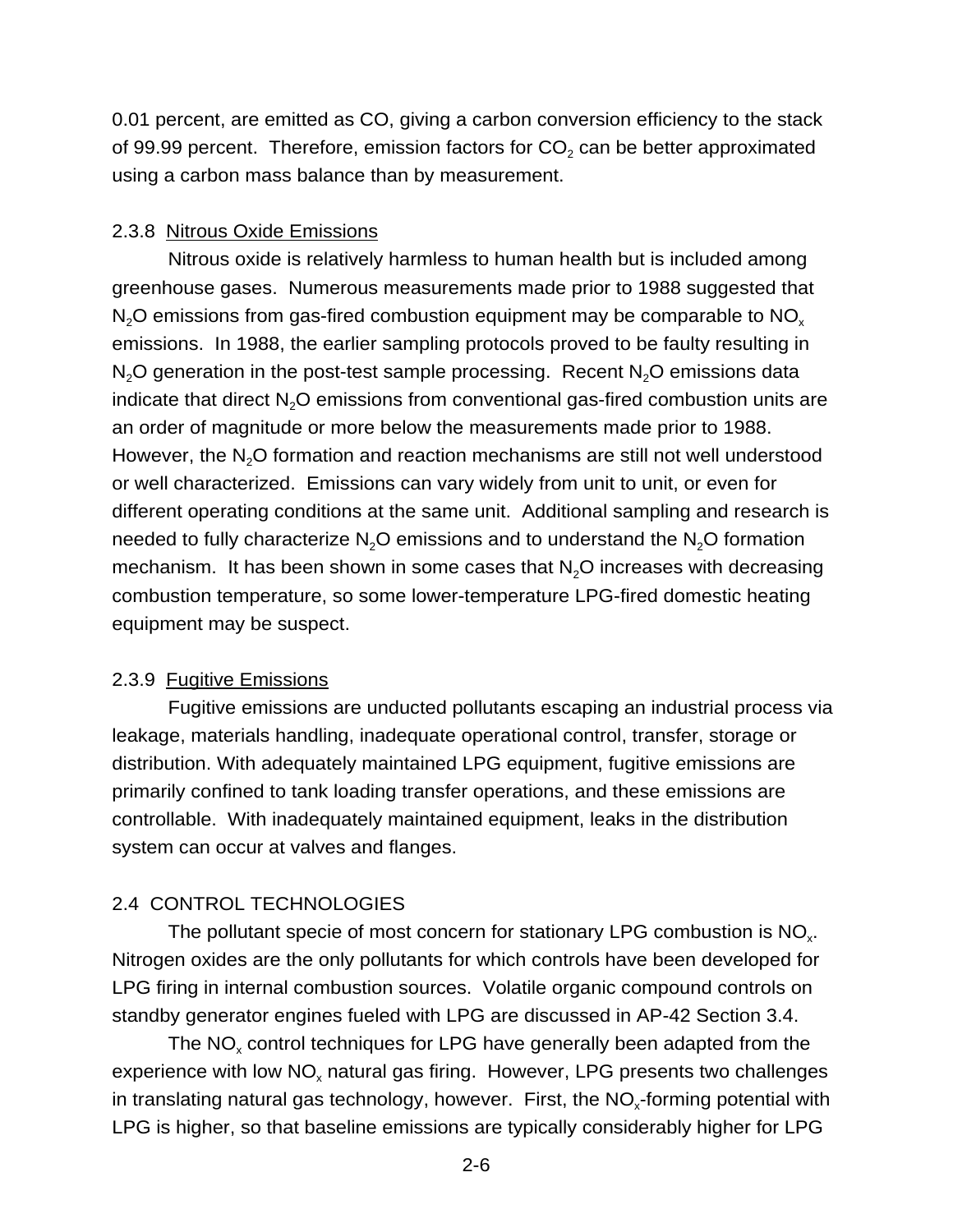than for natural gas. This is due primarily to the higher heating values and, hence, higher combustion intensity of LPG relative to natural gas. As a result, higher percent reductions may be needed with LPG to comply with an emission standard. In this respect, the  $NO<sub>x</sub>$ -forming characteristics of LPG are more similar to light oil. Second, LPG burners are more susceptible to sooting and smoking behavior when modified to off-optimum operation. Thus, attempts to control LPG  $NO<sub>x</sub>$  by combustion modification may encounter operational constraints well before the full potential for  $NO<sub>x</sub>$  reduction is reached.

Until recently, there has been little regulatory incentive to develop or implement low NO<sub>y</sub> LPG combustion systems. Accordingly, there has been little developmental activity reported. Flue gas recirculation, a traditional technique with natural gas, has been attempted on a small commercial boiler fired with LPG $^{\rm 2}$ .  $\,$  NO $_{\rm x}$ emissions from propane combustion were reduced by approximately 50 percent by recirculating 16 percent of the flue gas<sup>2</sup>. For a pilot scale unit, NO<sub>x</sub> emissions from butane combustion were reduced by approximately 79 percent by recirculating approximately 30 percent of the flue gas $3$ .

Recent SCAQMD regulations have prompted development of advanced low NO<sub>x</sub> techniques for firetube and watertube boilers. The SCAQMD Rule 1146 for existing boilers and stringent new source review limits for new boilers have created the need for controlled  $NO<sub>x</sub>$  emissions of 30 to 40 ppm. Numerous boiler operators are planning to use propane or butane to replace distillate oil as an adjunct or backup to natural gas pursuant to the fuel oil phaseout. Accordingly, several boiler or burner vendors have started to develop low NO<sub>x</sub> burners for LPG to comply with Rule 1146. One manufacturer of low  $NO<sub>x</sub>$  burners reported a 65 percent reduction of  $NO<sub>x</sub>$  emissions using a low  $NO<sub>x</sub>$  burner and water injection on a propane-fired boiler located in the SCAQMD<sup>4</sup>. The boiler was firing propane as a backup fuel to natural gas. There are several propane-fired installations in the SCAQMD required to meet a NO<sub>x</sub> limit of 40 ppm at 3 percent  $O_2$ . Water or steam injection is used as a trimming technique if compliance cannot be reached by low-NO<sub>y</sub> burners (LNB) alone. The water is injected into the primary flame zone usually through the oil guns. Most vendors are now prepared to warrant 30 or 40 ppm  $NO<sub>x</sub>$  emissions (referenced to 3 percent oxygen) for existing or new boilers.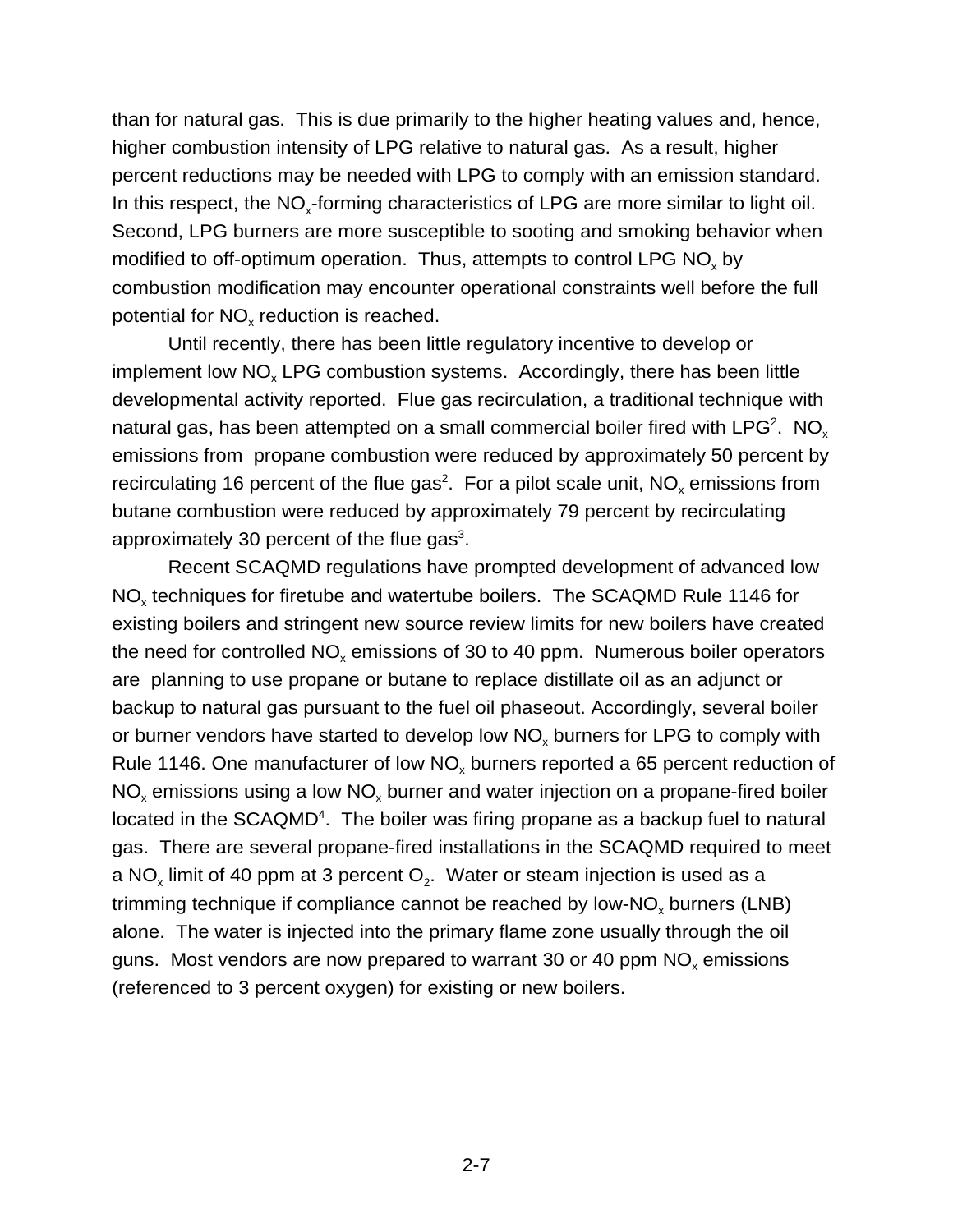|                    | Annual sales, billion KW-hr (trillion Btu) |            |            |  |
|--------------------|--------------------------------------------|------------|------------|--|
|                    | Residential<br>Commercial                  |            | Industrial |  |
| <b>LPG</b>         | 150 (505)                                  | 26 (89)    | 480 (1627) |  |
| <b>Natural Gas</b> | 1310 (4471)                                | 643 (2193) | 885 (3010) |  |

# TABLE 2-1. COMPARISON OF LPG AND NATURAL GAS SALES FOR 1989<sup>1</sup>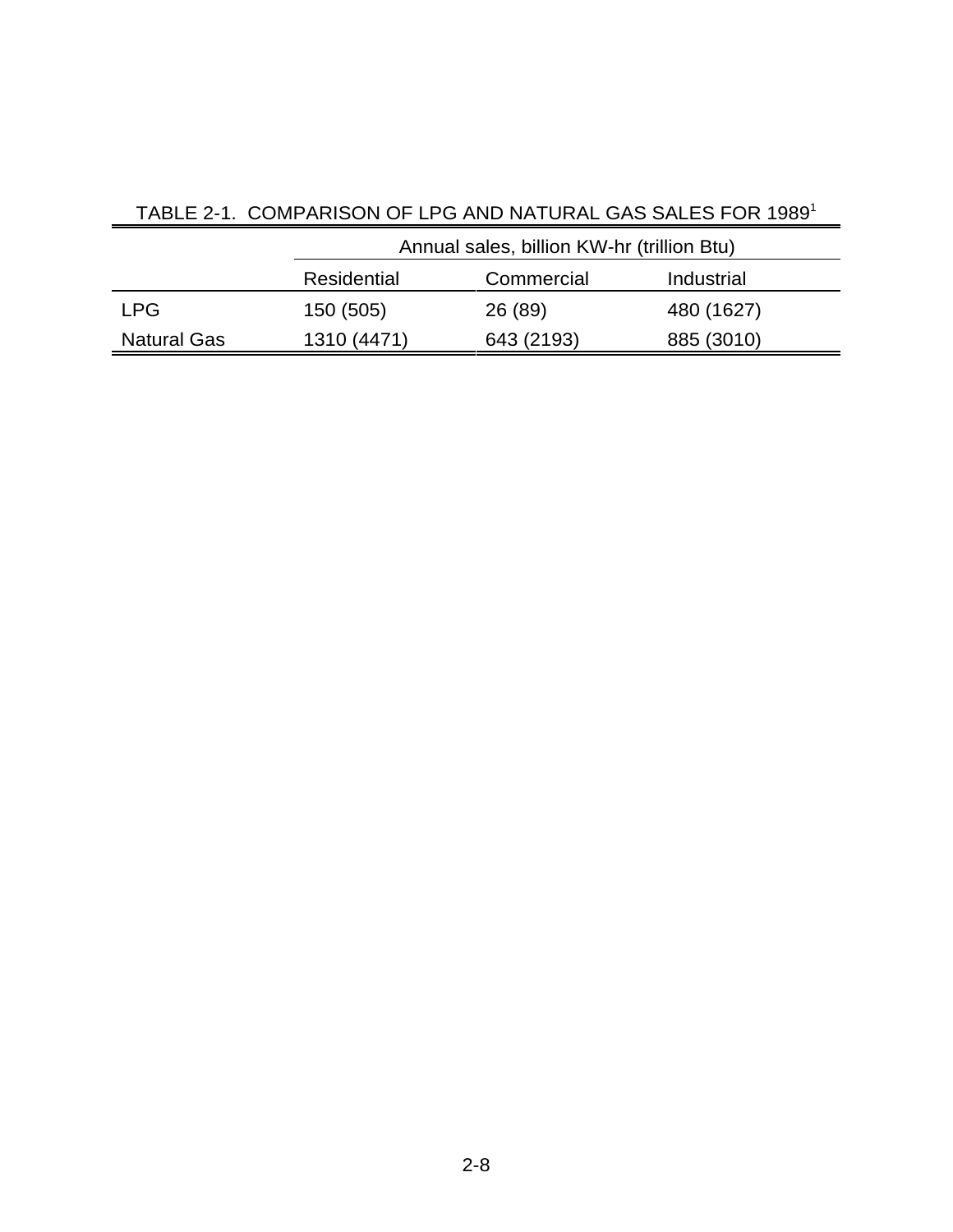#### REFERENCES FOR SECTION 2

- 1. Gas Facts: 1990 Data, The American Gas Association, Arlington Va. 1991.
- 2. Nitrous Oxide Reduction with the Weishaupt Flue Gas Recirculation System, Weishaupt Research and Development Institute, Jan. 1987.
- 3. Some Examples of Combustion Tests for Putting New Fuels to Practical Use, Ikebe et al, IHI Engineering Review, Oct. 1976.
- 4. Phone communication memorandum dated May 5, 1992. Conversation between B. Lusher of Acurex Environmental, Research Tirnagle Park, N.C., and G. Constonaine of Hague International.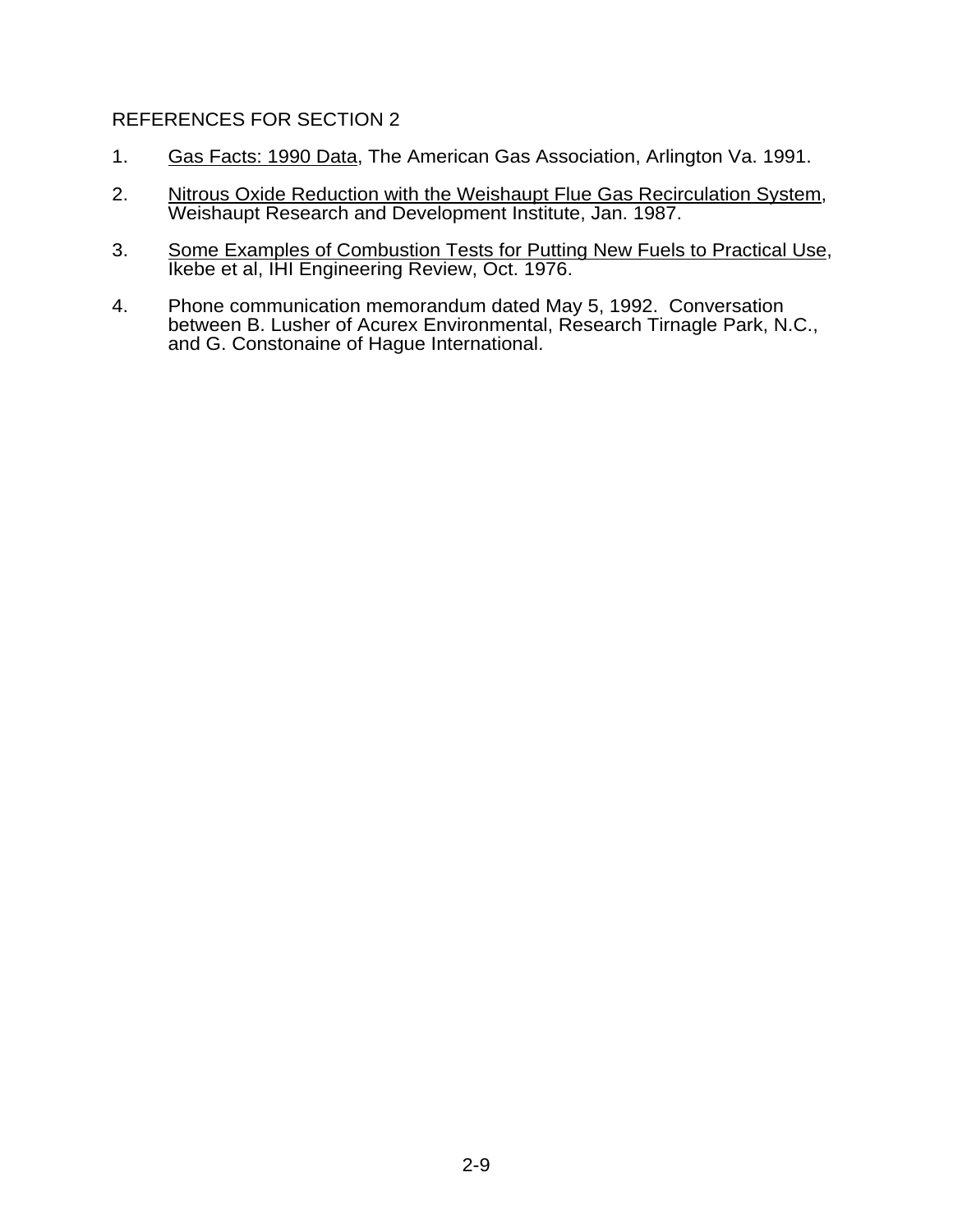# 3. GENERAL DATA REVIEW AND ANALYSIS PROCEDURE

This section summarizes the procedures and criteria used for the literature search and data evaluation.

# 3.1 CRITERIA POLLUTANTS

# 3.1.1 Literature Search

An extensive literature search was conducted to identify sources of criteria and non-criteria emissions data for LPG combustion. The following sources were searched for emissions data:

## **Literature**

- Existing AP-42 background files
- Files maintained by the EPA's Emission Standards Division and Emission Factor and Methodologies Section
- National Technical Information Service (NTIS) documents
- ! EPA contractor files
- $NO_x$ , SO<sub>x</sub>, and PM symposia

## Personal contacts

- Regulatory agencies, primarily the South Coast Air Quality Management District
- Southern California Gas Company
- Low NO<sub>y</sub> burner (LNB) manufacturers and boiler manufacturers
- An LPG supplier who advises customers on conversion issues and regulatory requirements
- **An LPG systems contractor conducting propane boiler** conversions in Southern California

The main conclusion drawn from the literature search was that little has been published regarding emissions from LPG combustion. The SCAQMD is a potential source of future emissions data for LPG since they are the repository of compliance tests for numerous propane and butane conversions completed or planned in the Los Angeles basin. These results were not available within the schedule constraints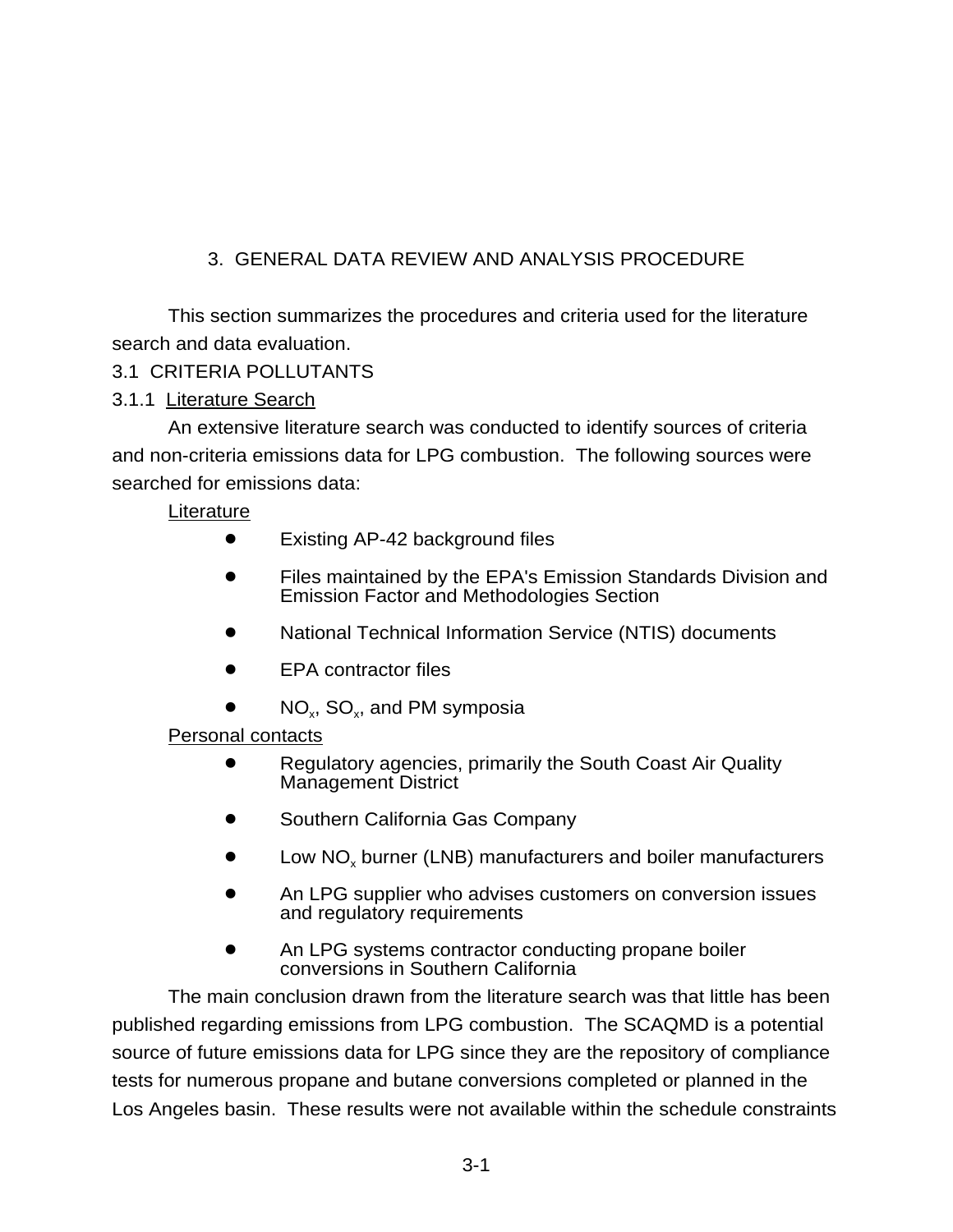for this update. Two source reports were requested from SCAQMD for compliance testing conducted on two boilers believed to be burning LPG and propane. These requests were added by SCAQMD to a waiting list. If data are received from SCAQMD or other sources subsequent to the completion of this update, the data will be added to the Background File for this section for consideration during the next update.

Two reports containing LPG emissions data were obtained from the Southern California Gas Company. One report contains emissions data for propane and natural gas in three different boilers equipped with flue gas recirculation, including one set of baseline concentrations for natural gas and propane fired in the same boiler.<sup>1</sup> The second source is an article which presents emissions data for natural gas, propane and butane firing in a pilot-scale boiler equipped with flue gas recirculation<sup>2</sup>. Emissions rates are given as a function of flue gas recirculation rates which varied from 0 to 40 percent.

One LNB manufacturer provided emission measurements for a propane-fired boiler<sup>3</sup>. The boiler was equipped with a LNB and water injection. At full load the  $NO<sub>x</sub>$  concentration was 52 ppm; with water injection the  $NO<sub>x</sub>$  concentration decreased to 17.9 ppm. This reduction meets the SCAQMD Rule 1146 standard of 40 ppm  $NO<sub>x</sub>$  at 3 percent  $O<sub>2</sub>$ .

Another LNB manufacturer provided some emissions data for a propane-fired industrial packaged watertube boiler. However, the process was not identified in the information provided. Moreover, the  $NO<sub>x</sub>$  emissions were extremely high (279) ppm at 4 percent  $O<sub>2</sub>$ ) when compared to the other data obtained. As a result, these data were excluded from further consideration.

#### 3.1.2 Literature Evaluation

The data obtained from the literature search were reviewed to determine their suitability for use in emission factor calculations. Checklists were employed to standardize and document this evaluation. The completed checklists were placed in the background file for this update to AP-42. Data with the following characteristics were excluded from further consideration:

- 1. Test series averages reported in units that cannot be converted to the selected reporting units;
- 2. Test series representing incompatible test methods (i.e., comparison of EPA Method 5 front-half with EPA Method 5 front- and back-half);
- 3. Test series of controlled emissions for which the control device is not specified;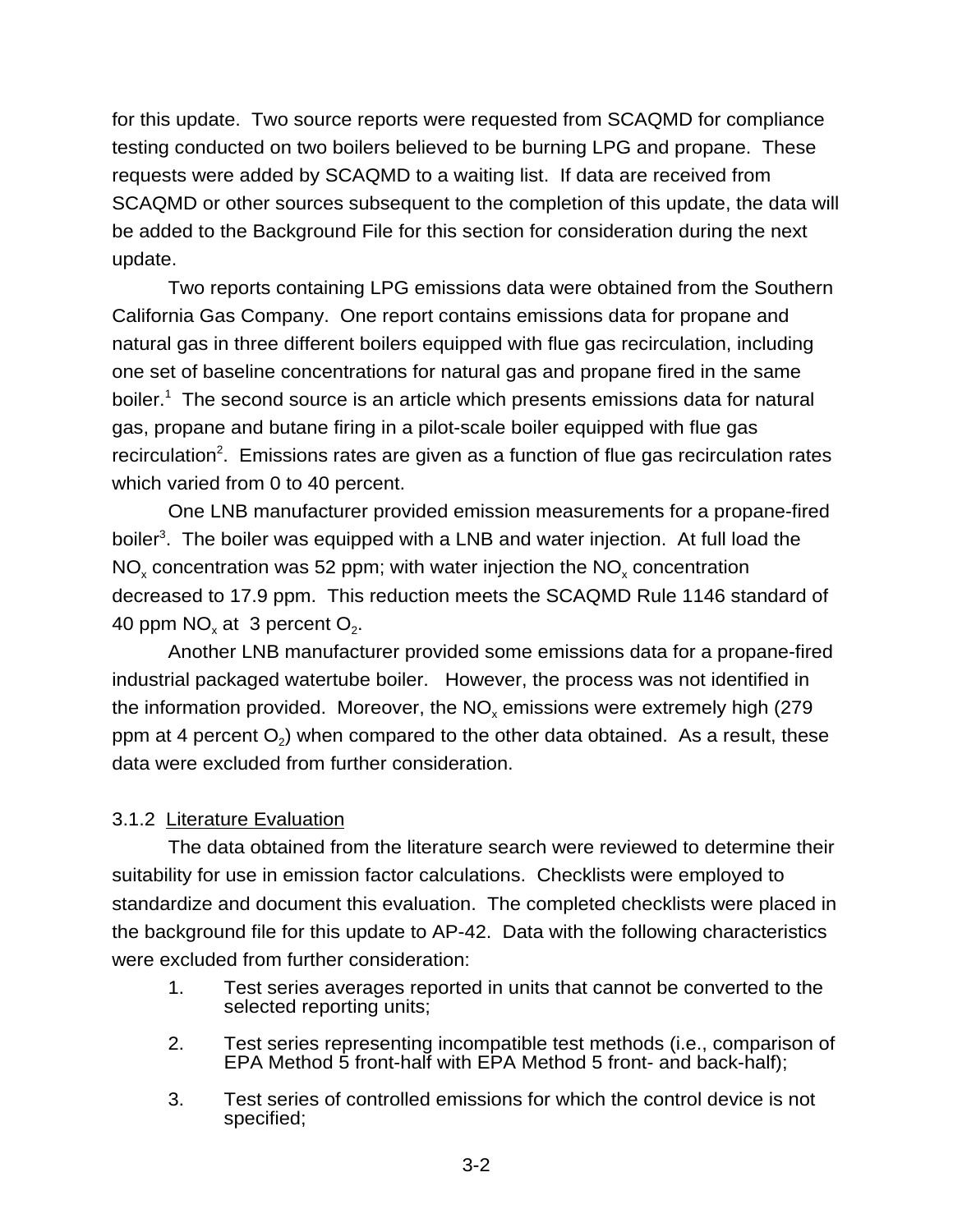- 4. The series in which the boiler design and operating conditions are not clearly identified and described; and
- 5. Test series in which it is not clear whether the emissions were baseline or controlled.

Data sets that were not excluded were assigned a quality rating. The rating system used was that specified in the draft EPA document, "Technical Procedures For Developing AP-42 Emission Factors And Preparing AP-42 Sections" (March 6, 1992). The data were rated as follows:

- A: Multiple tests performed on the same source using sound methodology and reported in enough detail for adequate validation. These test are not necessarily EPA reference method tests, although such reference methods are preferred and certainly to be used as a guide.
- B: Tests that were performed by a generally sound methodology but lack enough detail for adequate validation.
- C: Tests that were based on an untested or new methodology or that lacked a significant amount of background data.
- D: Tests that were based on a generally unacceptable method but may provide an order-of-magnitude value for the source.

The following criteria were used to evaluate source test reports for sound

methodology and adequate detail:

- 1. Source operation. The manner in which the source was operated is well documented in the report. The source was operating within typical parameters during the test.
- 2. Sampling procedures. The sampling procedures conformed to generally acceptable methodology. If actual procedures deviated from accepted methods, the deviations are well documented. When this occurred, an evaluation was made of the extent such alternative procedures could influence the test results.
- 3. Sampling and process data. Adequate sampling and process data are documented in the report. Many variations can occur unnoticed and without warning during testing. Such variations can induce wide deviations in sampling results. If a large spread between test results cannot be explained by information contained in the test report, the data are suspect and were given a lower rating.
- 4. Analysis and calculations. The test reports contain original raw data sheets. The nomenclature and equations used were compared to those (if any) specified by EPA to establish equivalency. The depth of review of the calculations was dictated by the reviewer's confidence in the ability and conscientiousness of the tester, which in turn was based on factors such as consistency of results and completeness of other areas of the test report.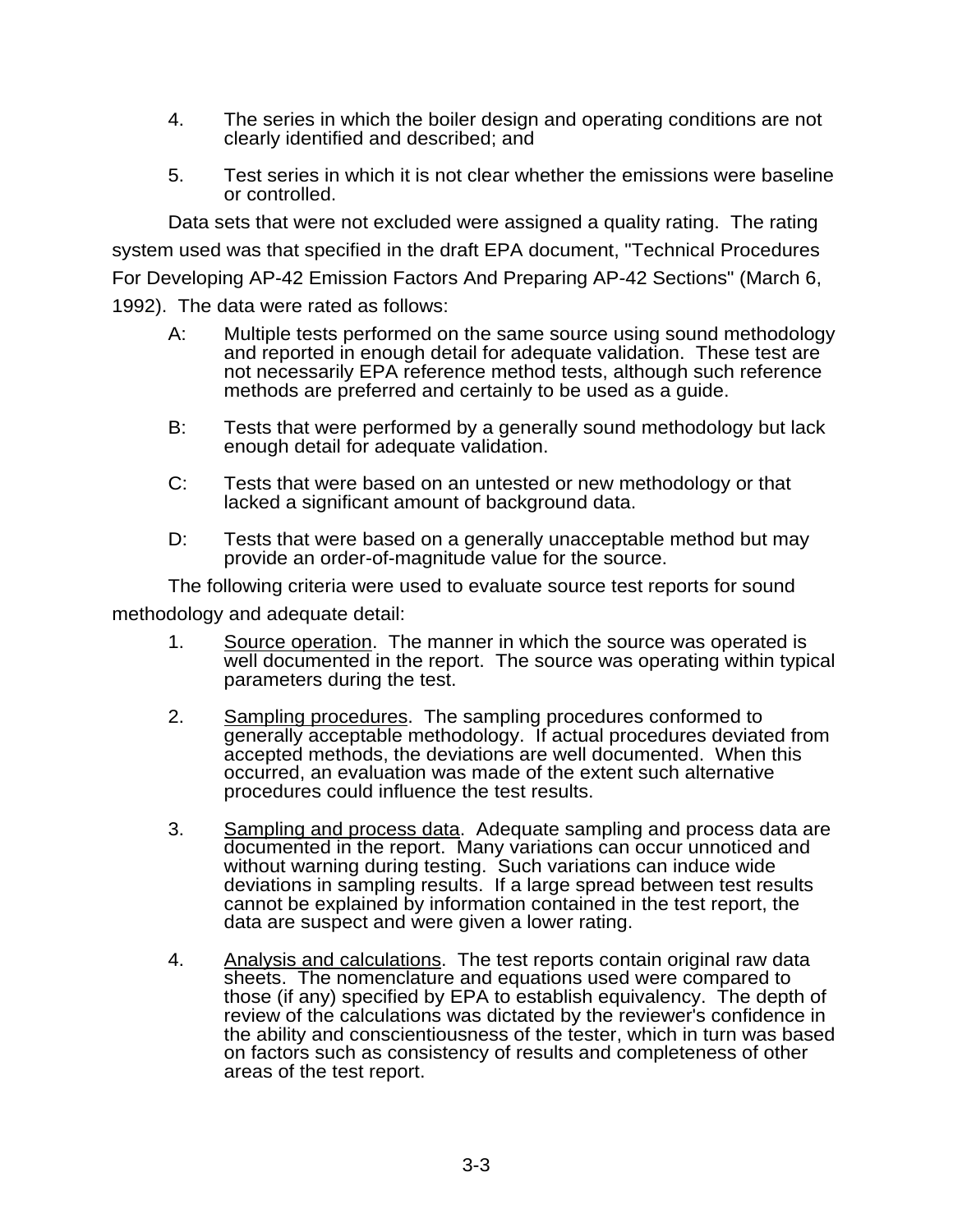#### 3.2 NONCRITERIA POLLUTANTS

This update was done in parallel with updates to other sections of AP-42 Chapter 1. As part of these other updates, extensive literature searches were made of the likely sources of test data on non-criteria pollutant species, e.g. speciated VOC, air toxics, and N2O. Sources searched included EPA emissions data bases and research project reports, symposia and journals, industry trade associations, and computerized literature data bases. No noncriteria pollutant data directly related to LPG combustion were identified during the search. Accordingly, no emission factor development was possible for noncriteria species. In the absence of test data, order of magnitude qualitative estimates of LPG emissions may be made using natural gas or distillate oil test results for comparable equipment designs. 3.3 FUGITIVE EMISSIONS

Fugitive emissions have not historically been covered in Chapter 1 of AP-42. Chapter 4 contains emission factors for evaporative losses from petroleum storage facilities and will continue to be the source of such data.

A literature search was conducted to quantify fugitive emissions from leaking seals and fittings that would be present in the fuel feed system for LPG combustion sources. These fugitive sources include valves, flanges, relief valves and open-end lines. The literature evaluation verified the conclusions of previous attempts at determining emission factors for VOCs in the Synthetic Organic Chemical Manufacturing Industry (SOCMI). During the establishment of proposed standards for fugitive VOC emissions from the SOCMI, EPA determined (1) that the only quality emission factor data were generated during an EPA study of 13 petroleum refineries and (2) that the highest quality data for leakages from each equipment type resulted from an EPA study of leak frequency in the SOCMI. Data from these two EPA references were subjectively rated B quality per the general guidelines previously described. Because of the lack of sufficient data for calculating new emission factors for fugitive emissions, the remainder of the references obtained were not used and, therefore, not rated.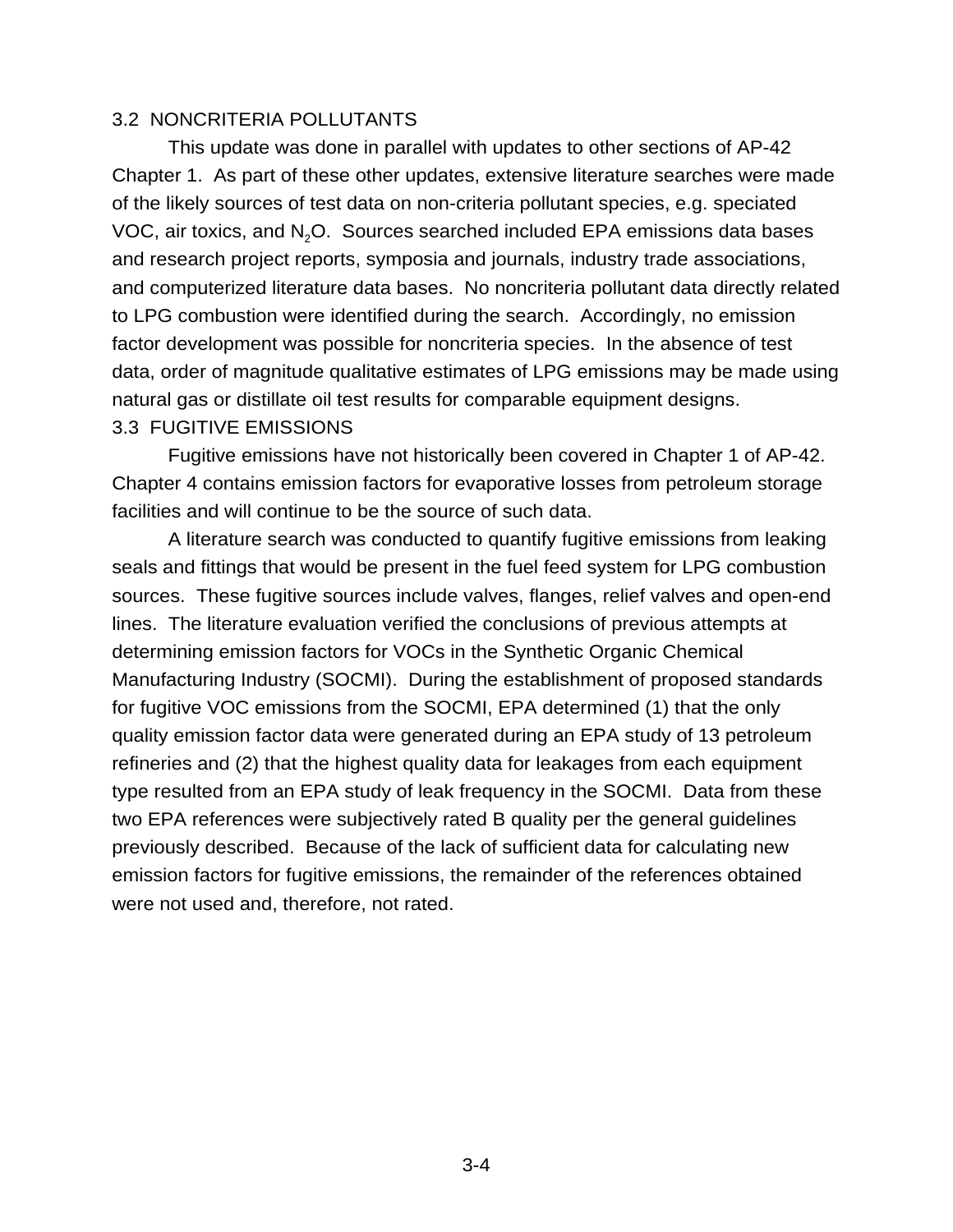#### REFERENCES FOR CHAPTER 3

- 1. Nitrous Oxide Reduction with the Weishaupt Flue Gas Recirculation System, Weishaupt Research and Development Institute, Jan. 1987.
- 2. Some Examples of Combustion Tests for Putting New Fuels to Practical Use, Ikebe et al, IHI Engineering Review, Oct. 1976.
- 3. Phone communication memorandum dated May 5, 1992. Conversation between B. Lusher of Acurex Environmental and G. Constonaine of Hague International.
- 4. Phone communication memorandum dated May 5, 1992. Phone conversation between B. Lusher of Acurex Environmental and S. Londerville of The Coen Company.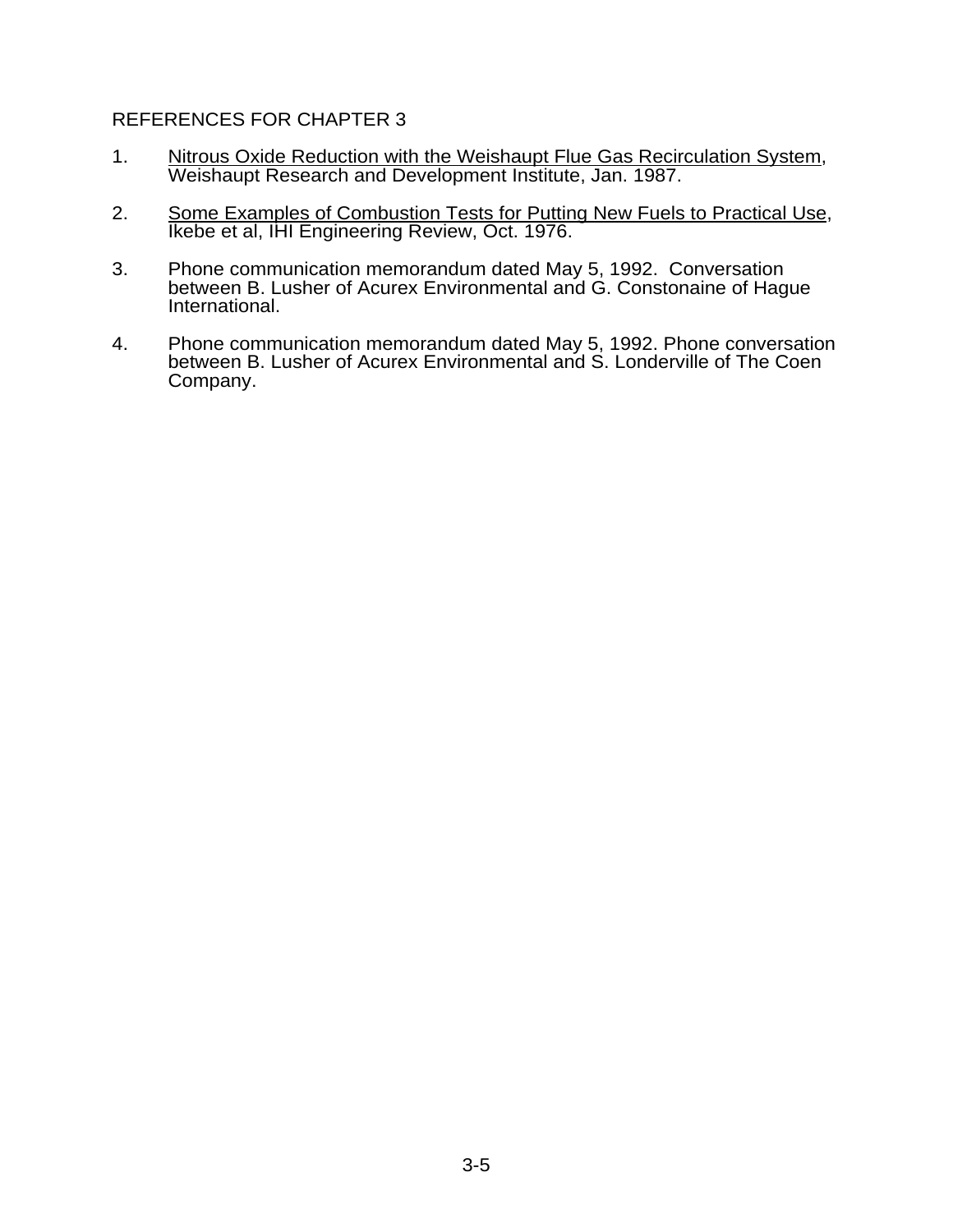# 4. EMISSION FACTOR DEVELOPMENT

In each AP-42 section, tables of emission factors are presented for pollutants associated with equipment operations within the subject source category. The reliability or quality of each of these emission factors is indicated in the tables by an overall Emission Factor Quality Rating ranging from A (excellent) to E (poor). These ratings incorporate the results of the quality and quantity evaluations on the data sets used to calculate the final emission factors, as described in Chapter 3. The overall emission factor quality ratings are described as follows:

A--Excellent: Developed only from A-rated test data taken from many randomly chosen facilities in the industry population. The source category is specific enough so that variability within the source category population may be minimized.

B--Above average: Developed only from A-rated test data from a reasonable number of facilities. Although no specific bias is evident, it is not clear if the facilities tested represent a random sample of the industries. As in the Arating, the source category is specific enough so that variability within the source category population may be minimized.

C--Average: Developed only from A- and B-rated test data from a reasonable number of facilities. Although no specific bias is evident, it is not clear if the facilities tested represent a random sample of the industry.. As in the A-rating, the source category is specific enough so that variability within the source category population may be minimized.

D--Below average: The emission factor was developed only from A- and Brated test data from a small number of facilities, and there is reason to suspect that these facilities do not represent a random sample of the industry. There also may be evidence of variability within the source category population. Limitations on the use of the emission factor are noted in the emissions factor table.

E--Poor: The emission factor was developed from C- and D-rated test data, and there is reason to suspect that the facilities tested do not represent a random sample of the industry. There also may be evidence of variability within the source category population. Limitations on the use of these factors are always noted.

The use of these criteria is somewhat subjective and depends to an extent on the individual reviewer. Details of the rating of each candidate emission factor are provided in the following paragraphs.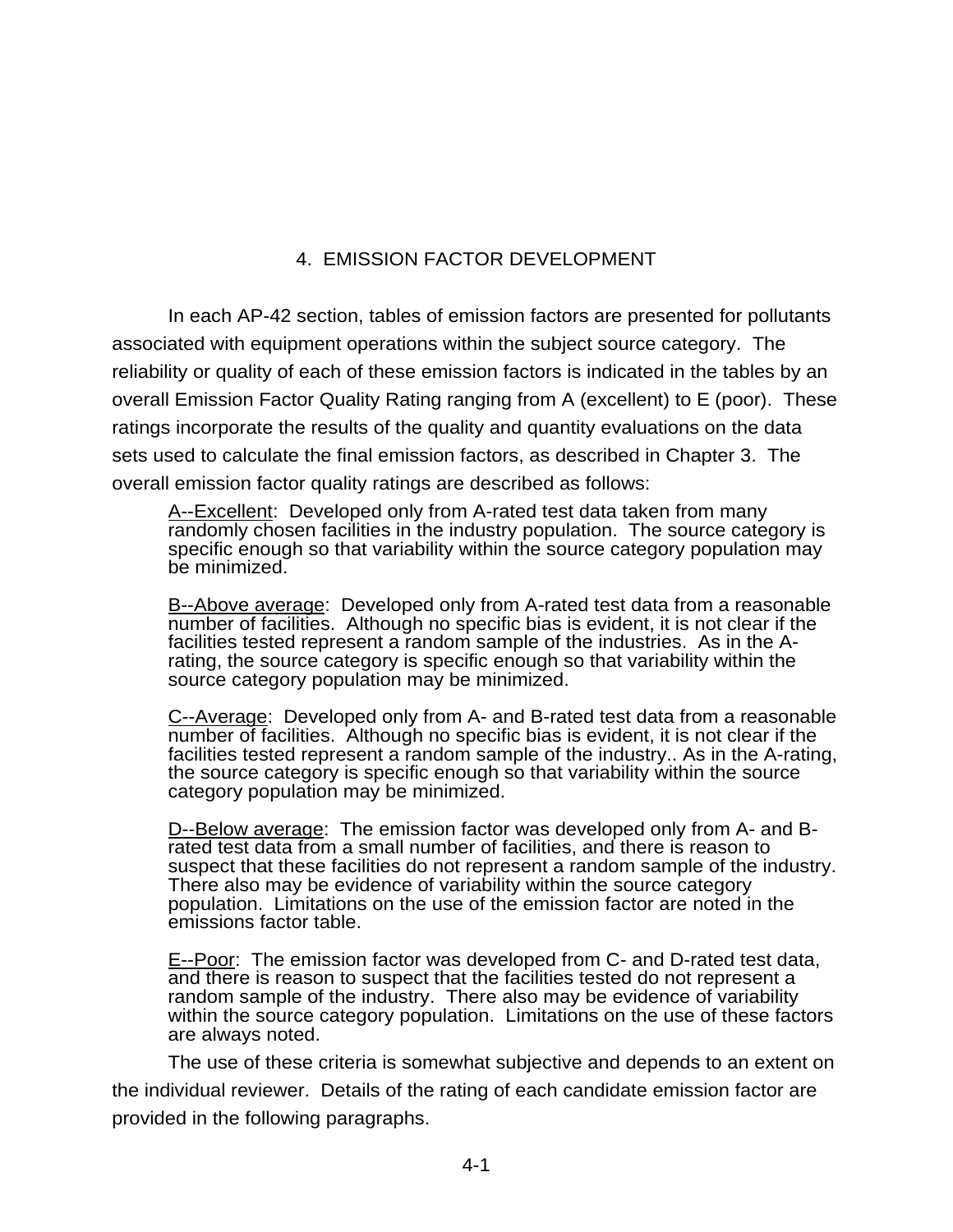#### 4.1 CRITERIA POLLUTANTS

#### 4.1.1 Review of Previous Data

Previously, criteria pollutant emission factors were assumed to be equivalent to the natural gas emission factors on a lb/MMBtu (or kg/MW) basis, except for the  $SO<sub>x</sub>$  emission factor which was based on fuel sulfur content. There was little quantitative basis for this assumption, however.

Using the new AP-42 evaluation criteria, the prior criteria pollutant emission factors were designated as E quality because these factors were developed from essentially no LPG data and from an erroneous assumption about comparability to natural gas. Although the  $SO_x$  emission factor is based on fuel sulfur content, the relative amounts of  $SO_2$  and  $SO_3$  (which make up the  $SO_2$ ) are not based on LPG data but rather the assumption that all input fuel sulfur is emitted as  $SO<sub>2</sub>$ . For this reason, the emission factor for  $SO<sub>2</sub>$  was designated as E quality.

#### 4.1.2 Review of New Data

The Weishaupt report contains one baseline  $NO<sub>x</sub>$  test for natural gas, and propane fired in a 8 MW (23 MMBtu/hr) boiler at full load.<sup>1</sup> For this test, the ratio of propane  $NO_x$  emissions to natural gas  $NO_x$  emissions was 1.6. An emission factor of 1.3 kg NO<sub>x</sub>/thousand liters (11.4 lb NO<sub>x</sub>/thousand gallons) was calculated for the full load concentration of  $NO<sub>x</sub>$  from propane combustion using the F-factor from 40 CFR Reference Method 19. This value is lower than the  $NO<sub>x</sub>$  emission factor of 1.5 kg NO<sub>x</sub>/thousand liters (12.4 lb NO<sub>x</sub>/thousand gallons) contained in the 1982 version of Section 1.5.

An article from IHI Engineering Review presents NO<sub>x</sub> concentrations from a pilot scale test furnace for methane, propane, and butane. $2$  These concentrations indicate (1) that  $NO<sub>x</sub>$  emissions from propane combustion are 1.3 times greater than those for natural gas and (2) that  $NO<sub>x</sub>$  emissions from butane combustion are 1.5 times greater than those for natural gas. Using the calculation procedure from 40 CFR Appendix A Reference Method 19, the propane emission factor is 1.7 kg  $NO<sub>x</sub>/thousand liters$  (14.6 lb  $NO<sub>x</sub>/thousand gallons$ ) and the butane emission factor is 2.2 kg NO<sub>x</sub>/thousand liters (19.0 lb NO<sub>x</sub>/thousand gallons). The emission factors from the 1982 version of Section 1.5 are 1.5 kg NO thousand liters (12.4 lb NO<sub>x</sub>/thousand gallons) for propane and 1.6 kg NO<sub>x</sub>/thousand liters (13.2 lb NO<sub>y</sub>/thousand gallons) for butane.

Data from both sources indicate that  $NO<sub>x</sub>$  emissions from propane and butane combustion are significantly higher than the  $NO<sub>x</sub>$  emissions generated from natural gas. The data presented in both of these sources do not specify any protocol for the  $NO<sub>x</sub>$  emissions data collection. It is assumed that the data were collected using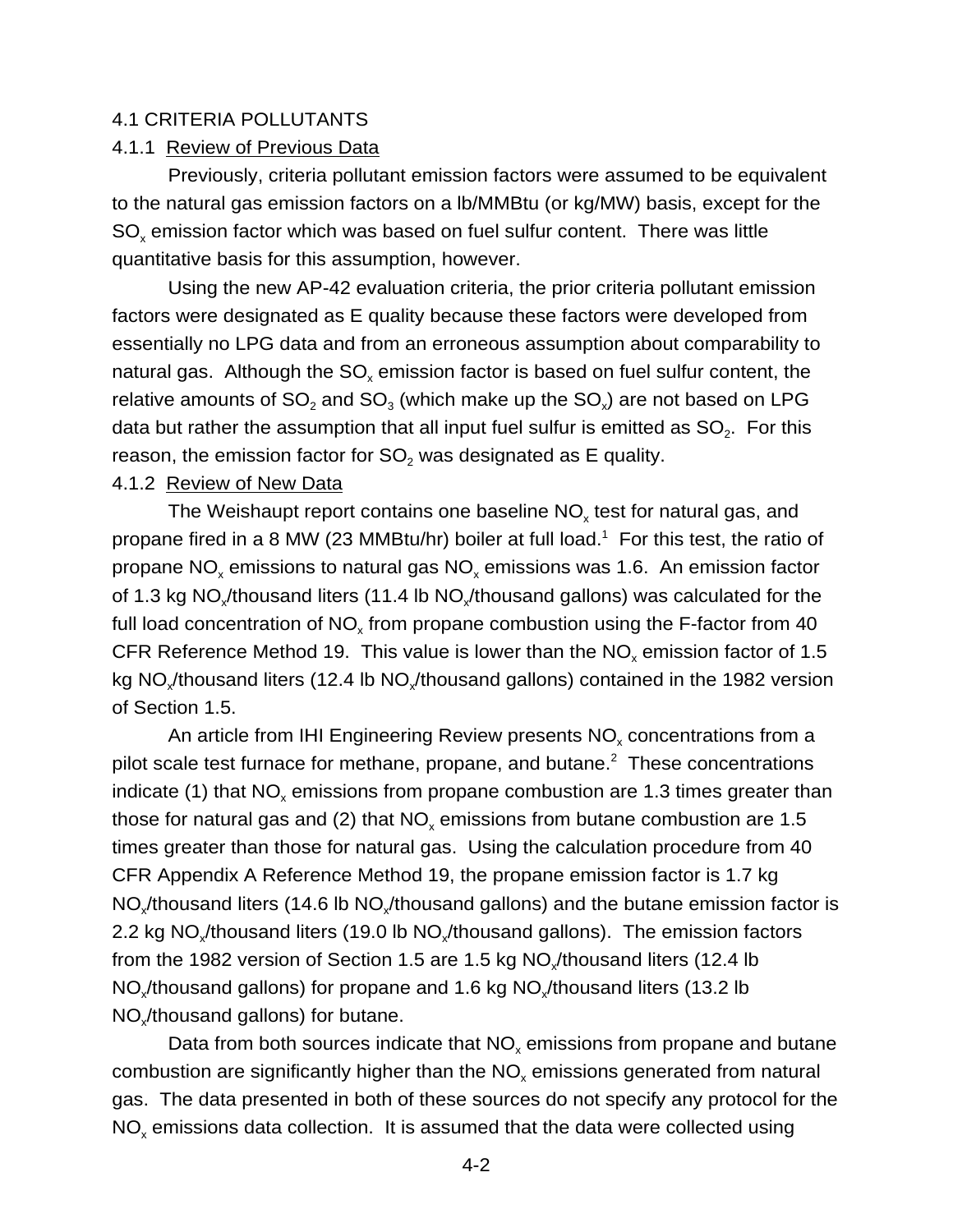continuous emission monitoring equipment. No information is presented on the amount of testing conducted to generate the results. Therefore, both of these data sources were assigned a C data quality ranking. These sources are useful for comparing propane and butane emissions to natural gas emissions.

The  $SO<sub>x</sub>$  emission factor was recalculated using the exact procedure that was used to generate the previous emission factor in 1982. The ratio of  $m<sup>3</sup>$  gas/thousand liters liquid was changed based on information in Reference 3. The calculated propane  $SO_{x}$  emission factor (in kg  $SO_{2}/1,000$  liters) is 0.012 S, where S is fuel sulfur content expressed as gr sulfur/100 ft<sup>3</sup> gas vapor; the butane emission factor (in kg  $SO<sub>2</sub>/1,000$  liters) is 0.011 S. For example, if the butane sulfur content is 0.18 gr/100 ft<sup>3</sup>, the emission factor would be (0.011 x 0.18 =) 0.0020 kg SO<sub>2</sub>/1,000 liters of butane burned. Sample calculations for the  $SO_2$  emission factor and other unit conversions are contained in Appendix A.

The  $SO<sub>2</sub>$  emission factors have been assigned a rating of E because the emission factors are based on feed gas sulfur content and actual  $SO<sub>2</sub>$  emissions were not measured. These emission factors are conservative and assume all of the input sulfur is emitted as  $SO<sub>2</sub>$ .

#### 4.1.3 Compilation of Emission Factors

The development approach for new  $SO<sub>2</sub>$  emission factors is discussed above. Due to the lack of LPG combustion emissions data, emission factors for other criteria pollutants in this version were based on the natural gas combustion criteria emission factors. The natural gas emission factors were converted to LPG factors on a heating value basis using the following heating values:  $9,340$  kcal/m<sup>3</sup> (1050 Btu/ft<sup>3</sup>) for natural gas; 6,090 kcal/liter (91,500 Btu/gal) for propane; and 6,830 kcal/liter (102,600 Btu/gal) for butane<sup>3</sup>. The NO<sub>x</sub> emission factors calculated from the natural gas emission factors for propane and butane were multiplied by the average ratio of propane and butane emissions to natural gas emissions. The average ratio of  $NO<sub>x</sub>$  emissions from propane and butane to natural gas is 1.5. This ratio is based on a limited amount of data, but does provide an order of magnitude estimate of the  $NO<sub>x</sub>$  emissions from propane and butane. The TOC emission factor was calculated by adding the methane and non-methane VOC emission factor. The base natural gas emission factors and the corresponding propane and butane emission factors are summarized in Tables 4-1 and 4-2.

#### 4.2 NONCRITERIA POLLUTANTS

No data were available for emissions from LPG combustion for VOC speciation, air toxics, and  $N<sub>2</sub>O$ . In the absence of any data, no emission factors can credibly be developed. The natural gas and distillate oil emission factors in AP-42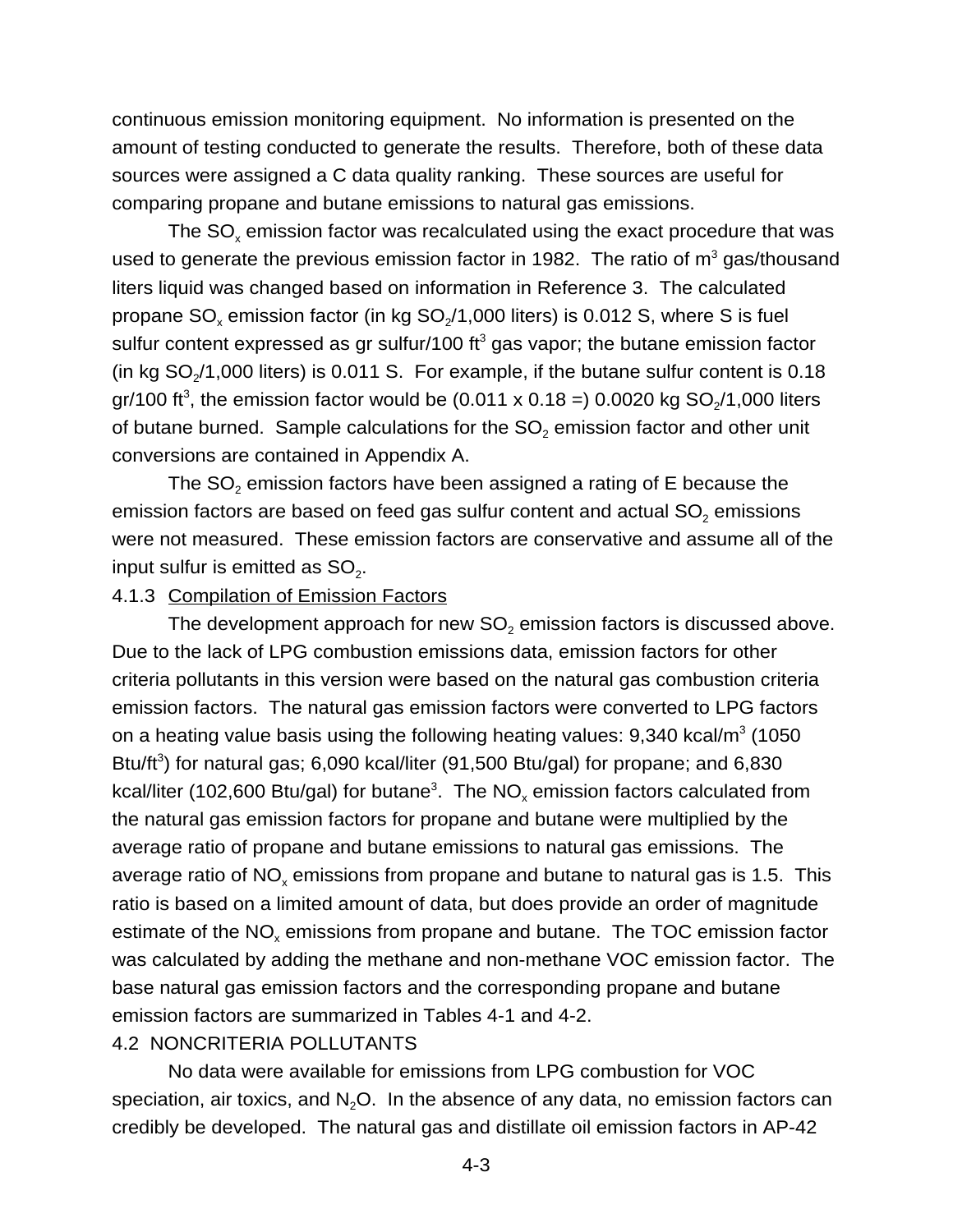Sections 1-3 and 1-4 can be consulted for order of magnitude values, but there is no defensible basis to assume the emission factors would be the same for LPG or any other conventional fuel.

For the  $CO<sub>2</sub>$  emission factor, the assumption was made that all carbon in the fuel is oxidized to  $CO<sub>2</sub>$  and emitted from the stack. Based on this assumption, the emission factors are:

- For propane: 1,500 kg  $CO<sub>2</sub>/1,000$  (12,500 lb  $CO<sub>2</sub>/1,000$  gal), and
- For butane: 1,760 kg  $CO<sub>2</sub>/1,000$  (14,700 lb  $CO<sub>2</sub>/1,000$  gal).

### 4.3 FUGITIVE EMISSIONS

Fugitive emissions were not considered for emission factor development in the previous version of Section 1.5. Chapter 4 of AP-42 contains emission factors for fugitive releases for most of the activities associated with LPG storage, distribution and transfer. Additional data compilation was attempted for fugitive releases during distribution which were not fully treated in Chapter 4. A total of 10 references were documented and reviewed during the literature search. This group of 10 documents was reduced to one primary reference using the criteria outlined in Chapter 3. The nine rejected reference documents were not used because of inadequate documentation of operational conditions which could be generalized to emission factor development, or lack of relevance to LPG.

Emission factors for LPG handling and storage are found in Chapter 4 of AP-42. The VOC emission factors for the fuel feed system selected for inclusion in AP-42 were taken directly from the Petroleum Refineries study and the 24-unit SOCMI study included in Reference 4. The factors specified for LPG-fired boilers are the EPA-approved values for valves, flanges, relief valves and open-ended lines handling gases. The data used in calculating these values varied widely for different fluids but the emission factors were derived through a well-described approach developed for the SOCMI fugitive emissions standards proposed by EPA in January, 1981. The procedure used estimates of leaking and non-leaking source emission factors from the refinery data set and applied these factors to the leak frequencies found in the SOCMI 24-unit screening study to yield emission factors for average SOCMI units. The resultant "average" SOCMI factors were considered valid for this update. Table 4-3 presents the proposed VOC emission factors for LPG feed systems.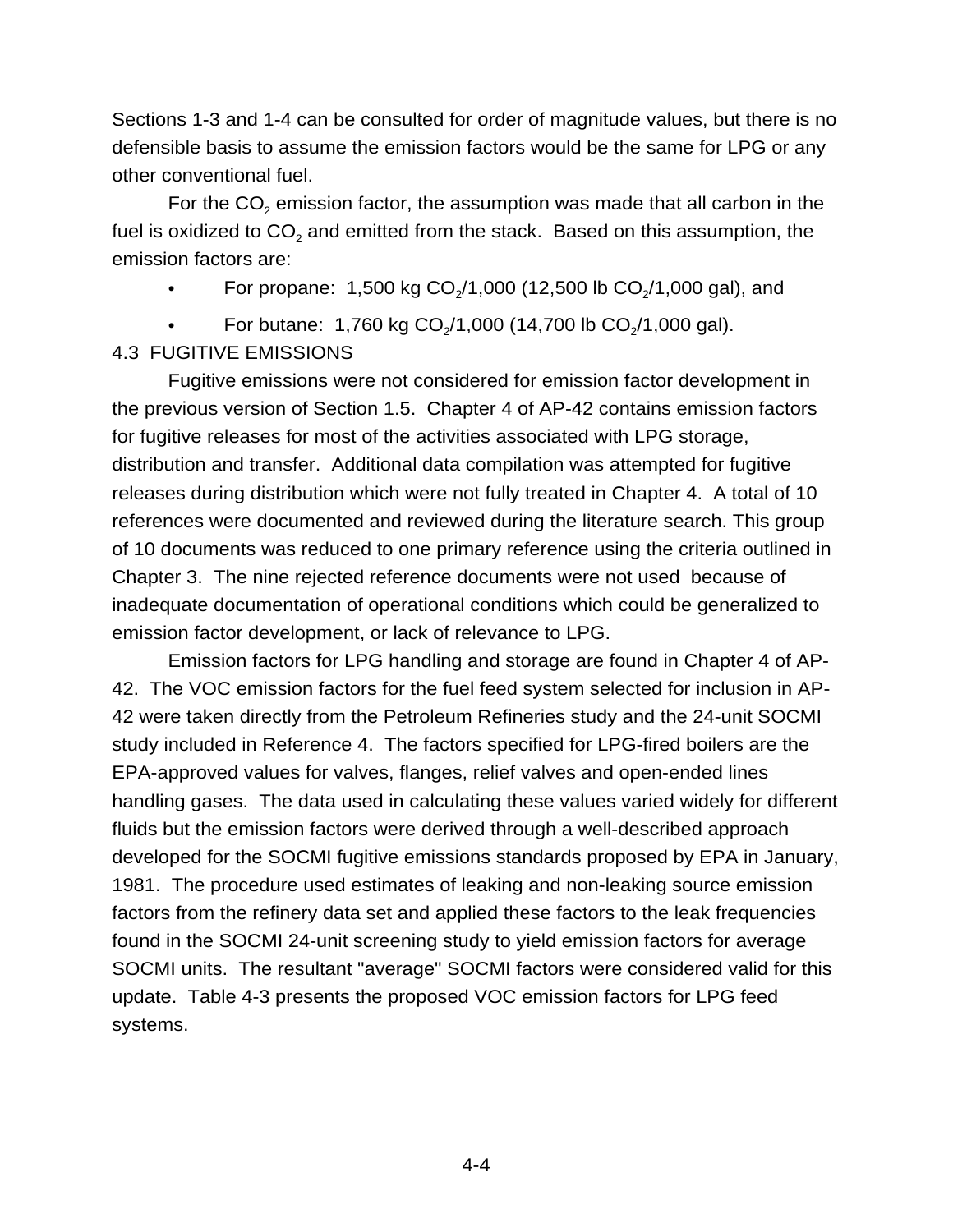|                                      | Emission factors, $kg/10^6$ m <sup>3</sup> (lb/10 <sup>6</sup> ft <sup>3</sup> ) |                                 |  |
|--------------------------------------|----------------------------------------------------------------------------------|---------------------------------|--|
| Pollutant                            | Small industrial boilers <sup>a</sup>                                            | Commercial boilers <sup>b</sup> |  |
| <b>Filterable Particulate Matter</b> | 100(6.2)                                                                         | 73 (4.5)                        |  |
| NO <sub>x</sub>                      | 2,258 (140)                                                                      | 1600 (100)                      |  |
| CO                                   | 565 (35)                                                                         | 339 (21)                        |  |
| <b>TOC</b>                           | 94(5.8)                                                                          | 94(5.8)                         |  |
| SO <sub>2</sub>                      | 9.7(0.6)                                                                         | $- -$                           |  |

TABLE 4-1. NATURAL GAS COMBUSTION EMISSION FACTORS

<sup>a</sup> Heat input of 10 - 100 MMBtu/hr.

 $b$  Heat input of 0.3 - <10 MMBtu/hr.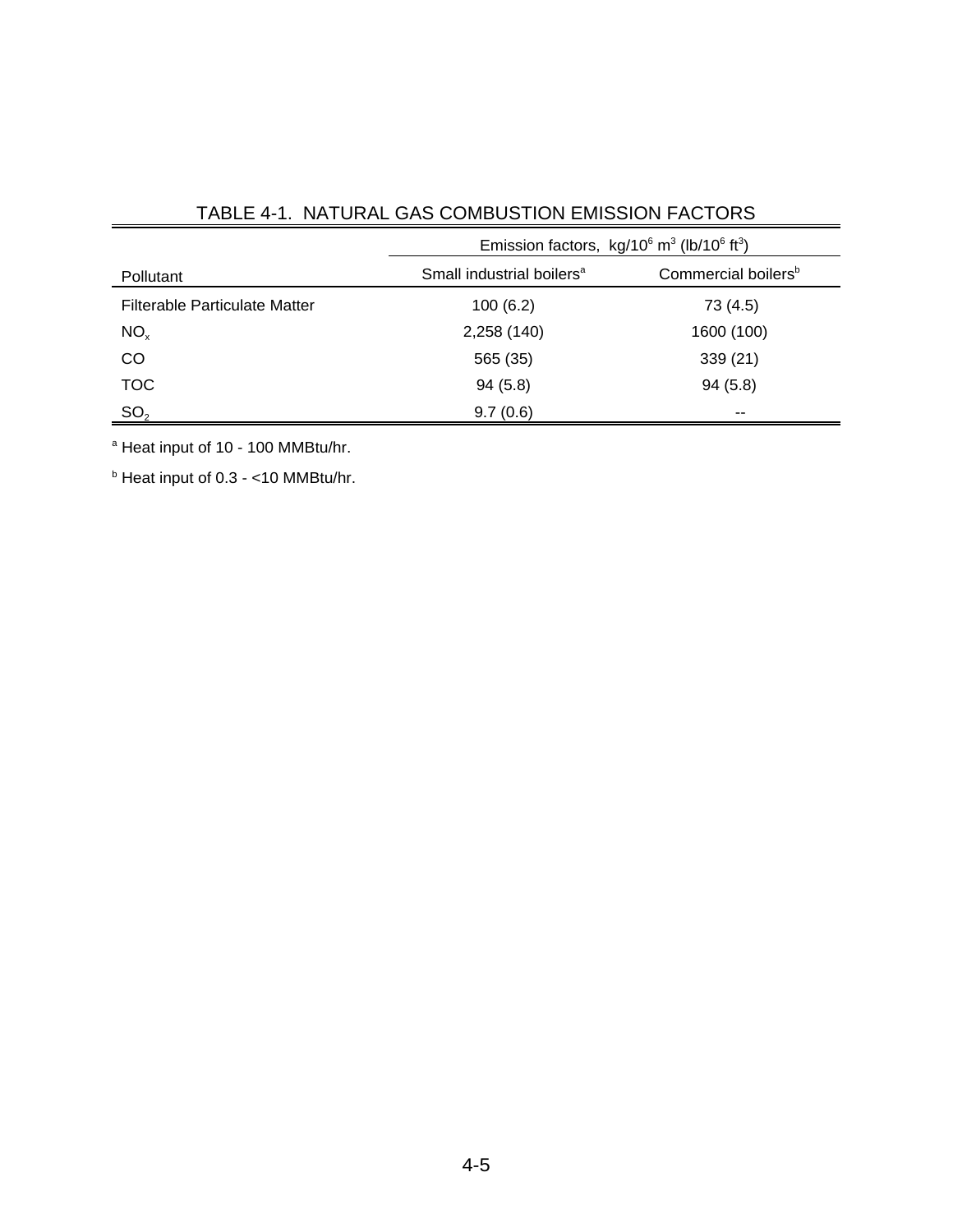|                 |                              | Butane emissions,<br>kg/1000 l (lb/1000 gal) | Propane emissions,<br>kg/1000 l (lb/1000 gal) |                       |
|-----------------|------------------------------|----------------------------------------------|-----------------------------------------------|-----------------------|
| Pollutant       | Industrial<br><b>boilers</b> | Commercial<br>boilers                        | Industrial<br>boilers                         | Commercial<br>boilers |
| Filterable PM   | 0.07(0.6)                    | 0.06(0.5)                                    | 0.07(0.6)                                     | 0.05(0.4)             |
| NO <sub>x</sub> | 2.5(21)                      | 1.8(15)                                      | 2.3(19)                                       | 1.7(14)               |
| CO              | 0.42(3.6)                    | 0.25(2.1)                                    | 0.38(3.2)                                     | 0.22(1.9)             |
| CO <sub>2</sub> | 1,760 (14,700)               | 1,760 (14,700)                               | 1,500 (12,500)                                | 1,500 (12,500)        |
| <b>TOC</b>      | 0.07(0.6)                    | 0.07(0.6)                                    | 0.06(0.5)                                     | 0.06(0.5)             |

# TABLE 4-2. LPG COMBUSTION EMISSION FACTORS

<sup>a</sup> All of the criteria pollutants were given an emission factor rating of E. All E-rated emission factors are based on C and D quality data from a small number of facilities not necessarily representative of the industry.

|                 | Emission factor, |              |                  |
|-----------------|------------------|--------------|------------------|
| Equipment type  | kg/hr/source     | lb/hr/source | Factor<br>rating |
| Valve           | 0.0056           | 0.00254      | D                |
| Relief valve    | 0.1040           | 0.0417       | D                |
| Open-ended line | 0.0017           | 0.000771     | D                |
| Flange          | 0.00083          | 0.000376     | D                |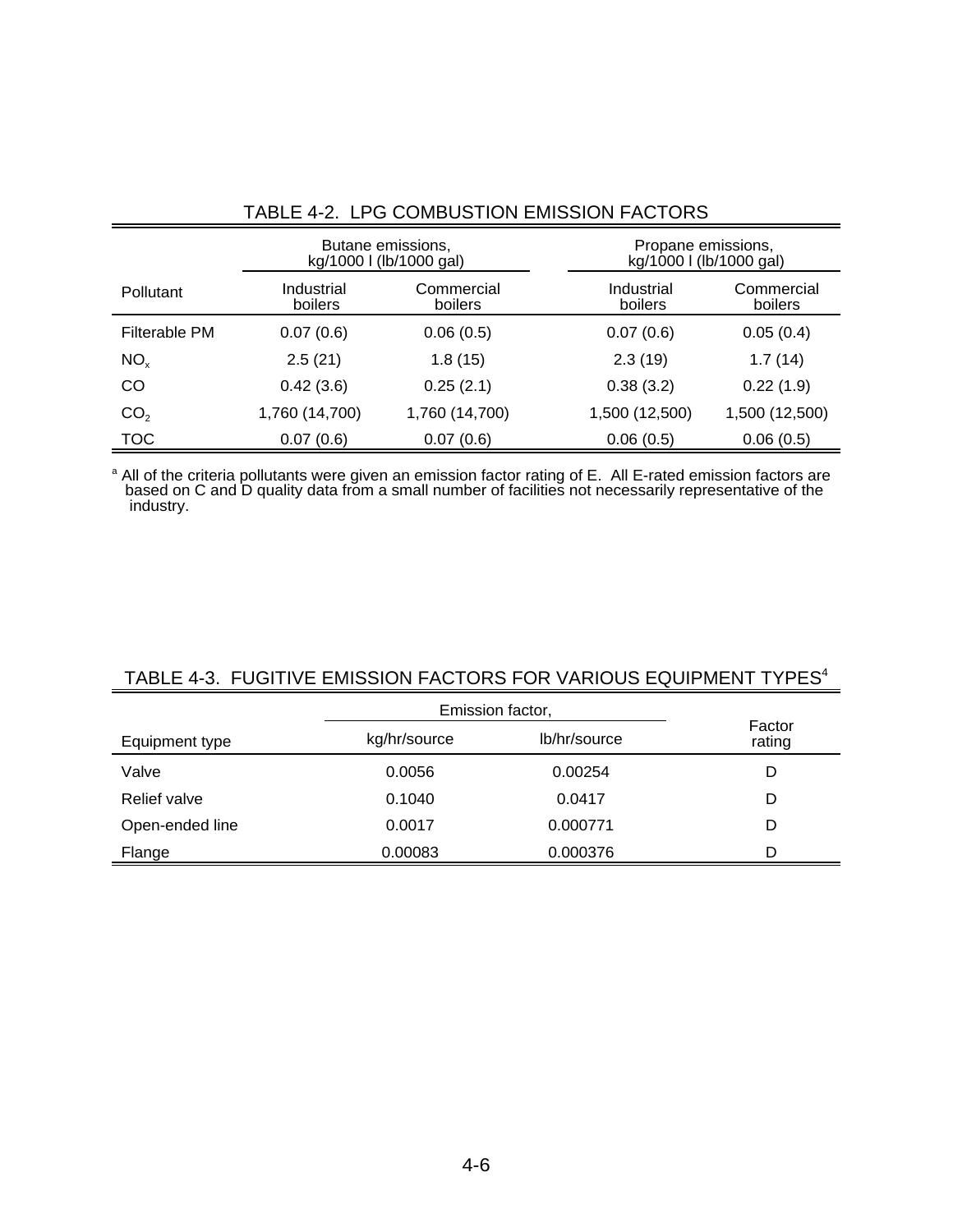## REFERENCES FOR CHAPTER 4

- 1. Nitrous Oxide Reduction with the Weishaupt Flue Gas Recirculation System, Weishaupt Research and Development Institute, Jan. 1987.
- 2. Some Examples of Combustion Tests for Putting New Fuels to Practical Use, Ikebe et al, IHI Engineering Review, Oct. 1976.
- 3. Perry's Chemical Engineers' Handbook (Sixth Edition), Robert H. Perry and Don W. Green (Editors), McGraw-Hill Book Company, New York, New York, 1984.
- 4. Fugitive Emission Sources of Organic Compounds Additional Information on Emissions, Emission Reductions, and Costs, EPA-450/3-82-010, U.S. Environmental Protection Agency, RTP, NC, April 1982.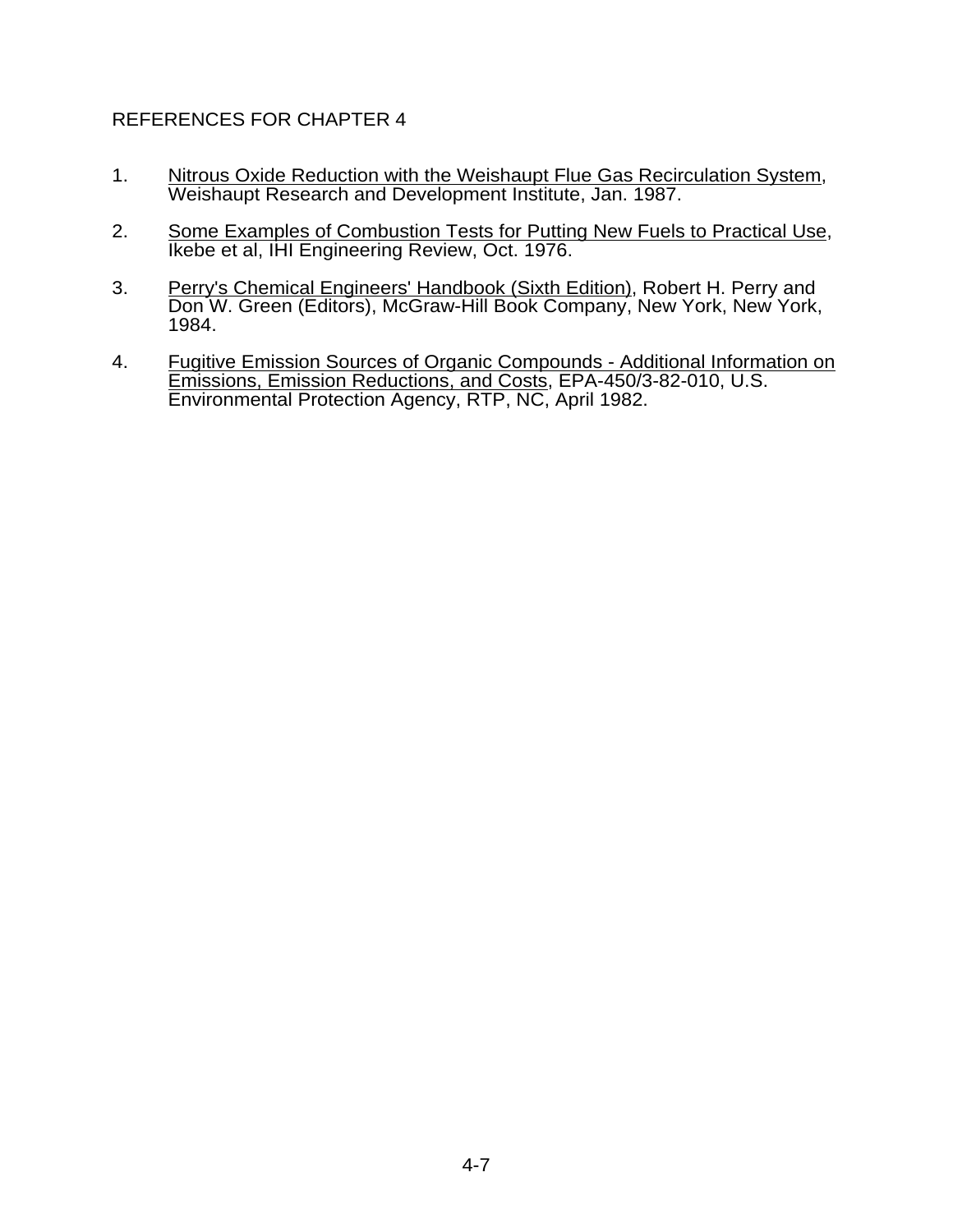# 5. AP-42 SECTION 1.5: LIQUEFIED PETROLEUM GAS COMBUSTION

The revision to Section 1.5 of AP-42 is presented in the following pages as it would appear in the document. A marked-up copy of the 1982 version of this section is included in Appendix B.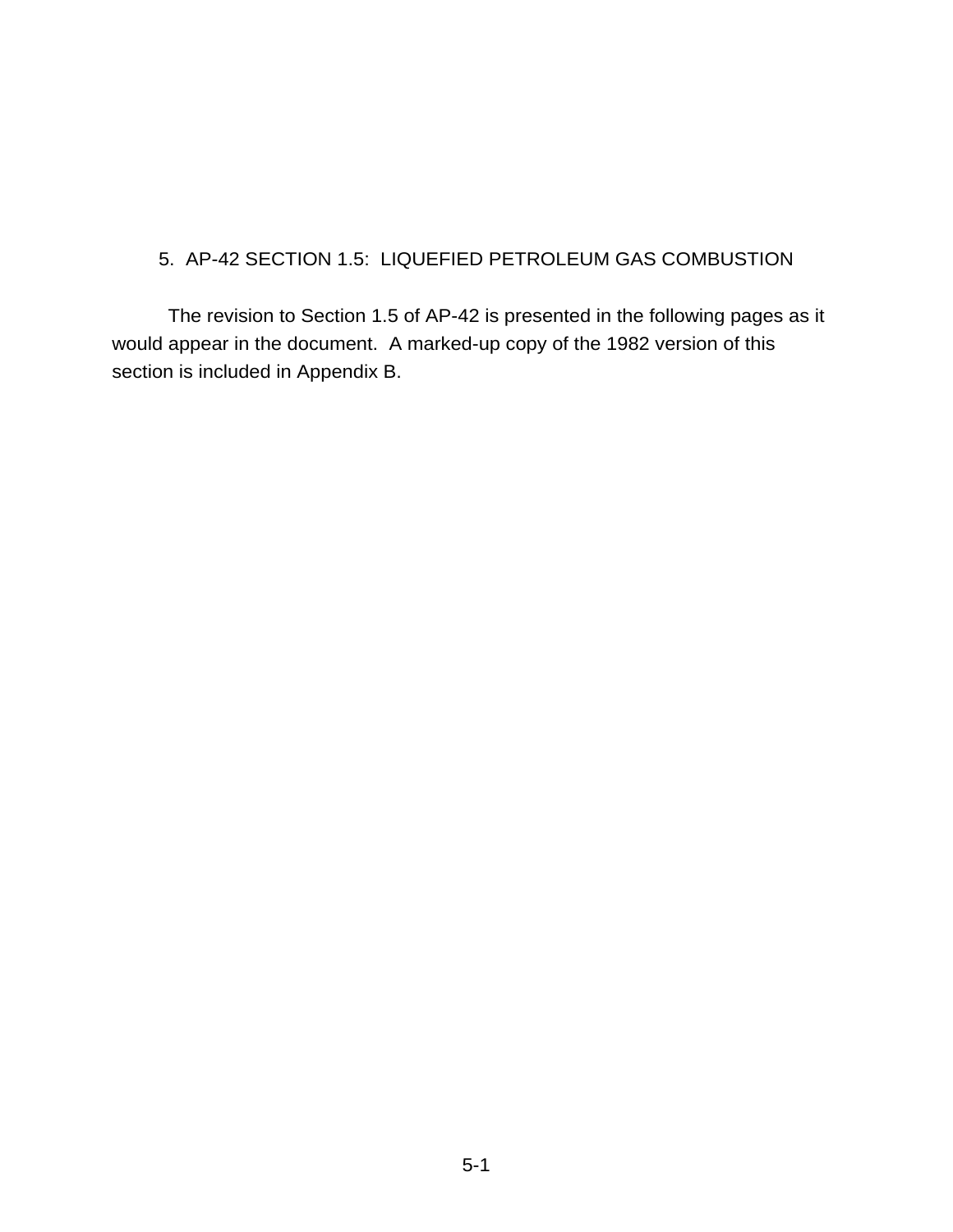APPENDIX A SAMPLE CALCULATIONS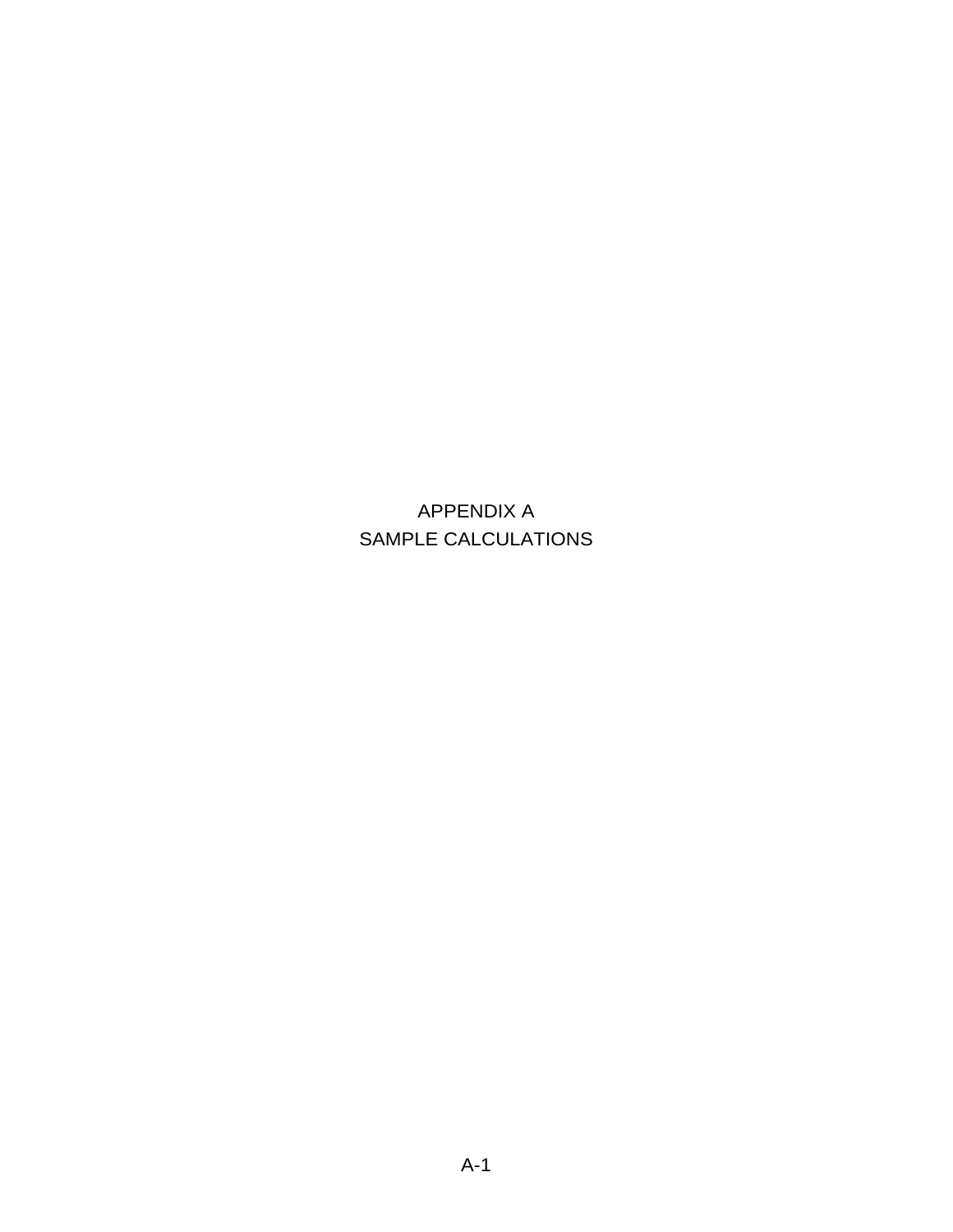#### SO<sub>x</sub> Emission Factor Calculation

(S grains/100 ft<sup>3</sup>)(lb/7000 grains)(ft<sup>3</sup>/10<sup>3</sup> gal)(2 lb SO<sub>2</sub>/lb S) = S lb SO<sub>2</sub>/10<sup>3</sup> gal

From 40 CFR Appendix A. Reference Method 19.

ppm to lb/10<sup>6</sup> Btu:

ppm  $NO_x \otimes 3\% O_2$ 

ppm  $NO_x$  x (1.194 x 10<sup>-1</sup> lb/scf/ppm  $NO_x$ ) = lb/scf

E = lb/scf (8710 scf/10<sup>6</sup> Btu)(20.9/(20.9-3% O<sub>2</sub>) = lb/10<sup>6</sup> Btu

 $lb/10^6$  Btu to  $lb/10^3$  gal:

91,500 Btu/gal Propane

102,600 Btu/gal Butane

1050 Btu/ft<sup>3</sup> Natural Gas

lb pollutant/10<sup>3</sup> gal = lb pollutant/10<sup>6</sup> ft<sup>3</sup> natural gas x 1050 Btu/ft<sup>3</sup> x 0.915 x 10<sup>8</sup> Btu/10<sup>3</sup> gal

lb pollutant/10<sup>3</sup> gal = lb pollutant/10<sup>6</sup> ft<sup>3</sup> natural gas x 1050 Btu/ft<sup>3</sup> x 1.026 x 10<sup>8</sup> Btu/10<sup>3</sup> gal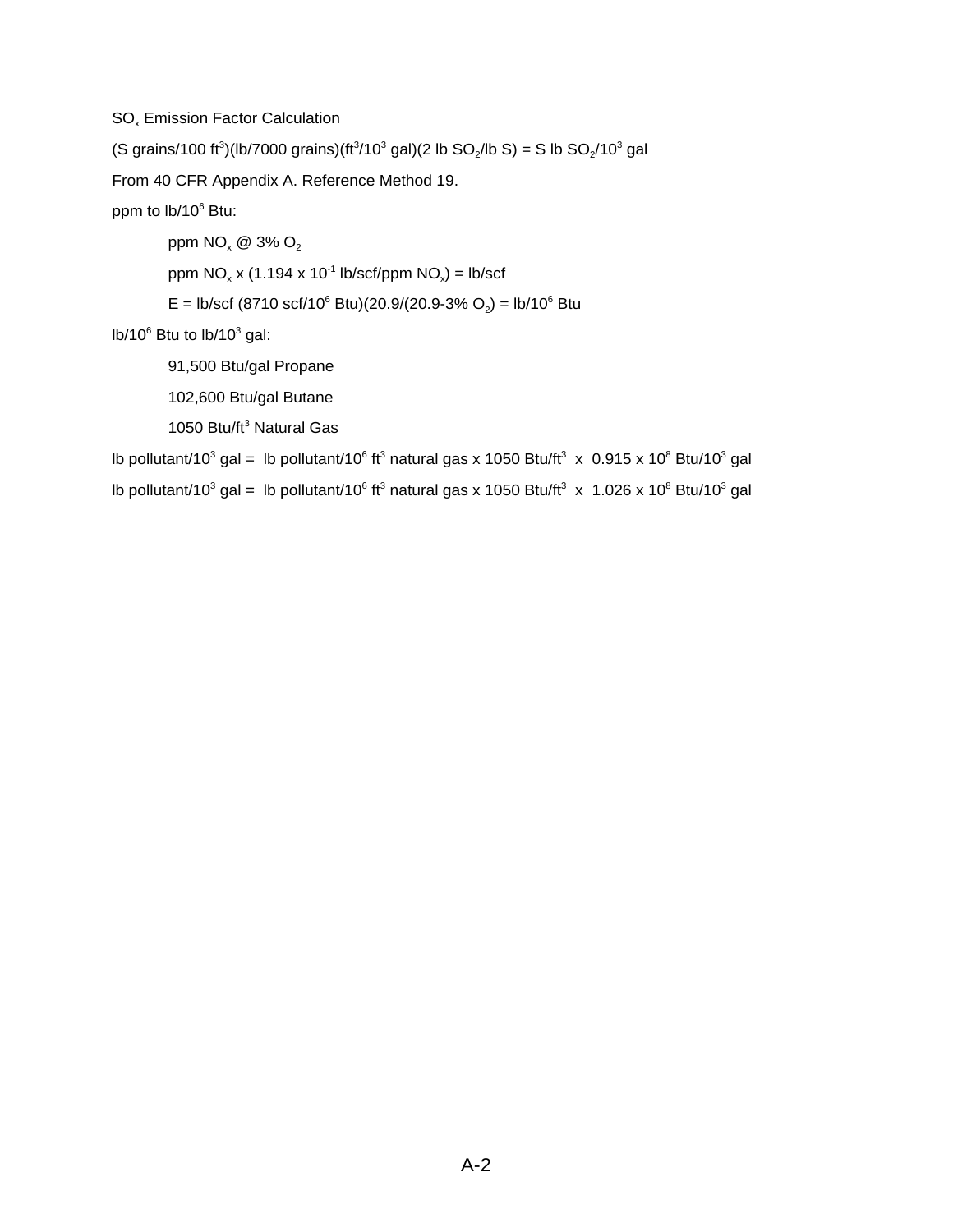APPENDIX B

MARKED-UP 1982 SECTION 1.5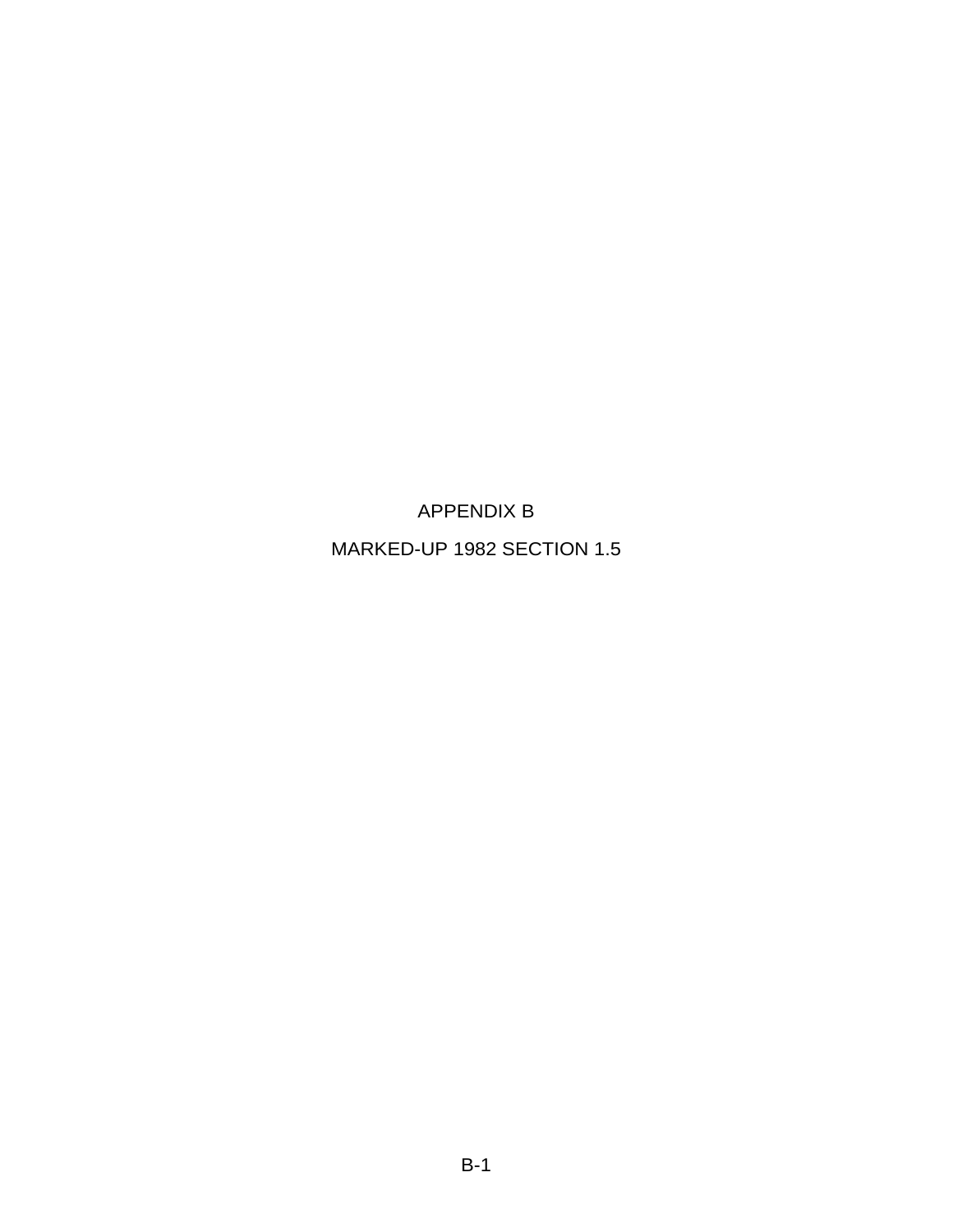# REPORT ON REVISIONS TO 5TH EDITION AP-42 Section 1.5

# Liquefied Petroleum Gas Combustion

Prepared for:

Contract No. 68-D2-0160, Work Assignment 50 EPA Work Assignment Officer: Roy Huntley Office of Air Quality Planning and Standards Office of Air and Radiation U. S. Environmental Protection Agency Research Triangle Park, North Carolina 27711

Prepared by:

Eastern Research Group Post Office Box 2010 Morrisville, North Carolina 27560

December 1996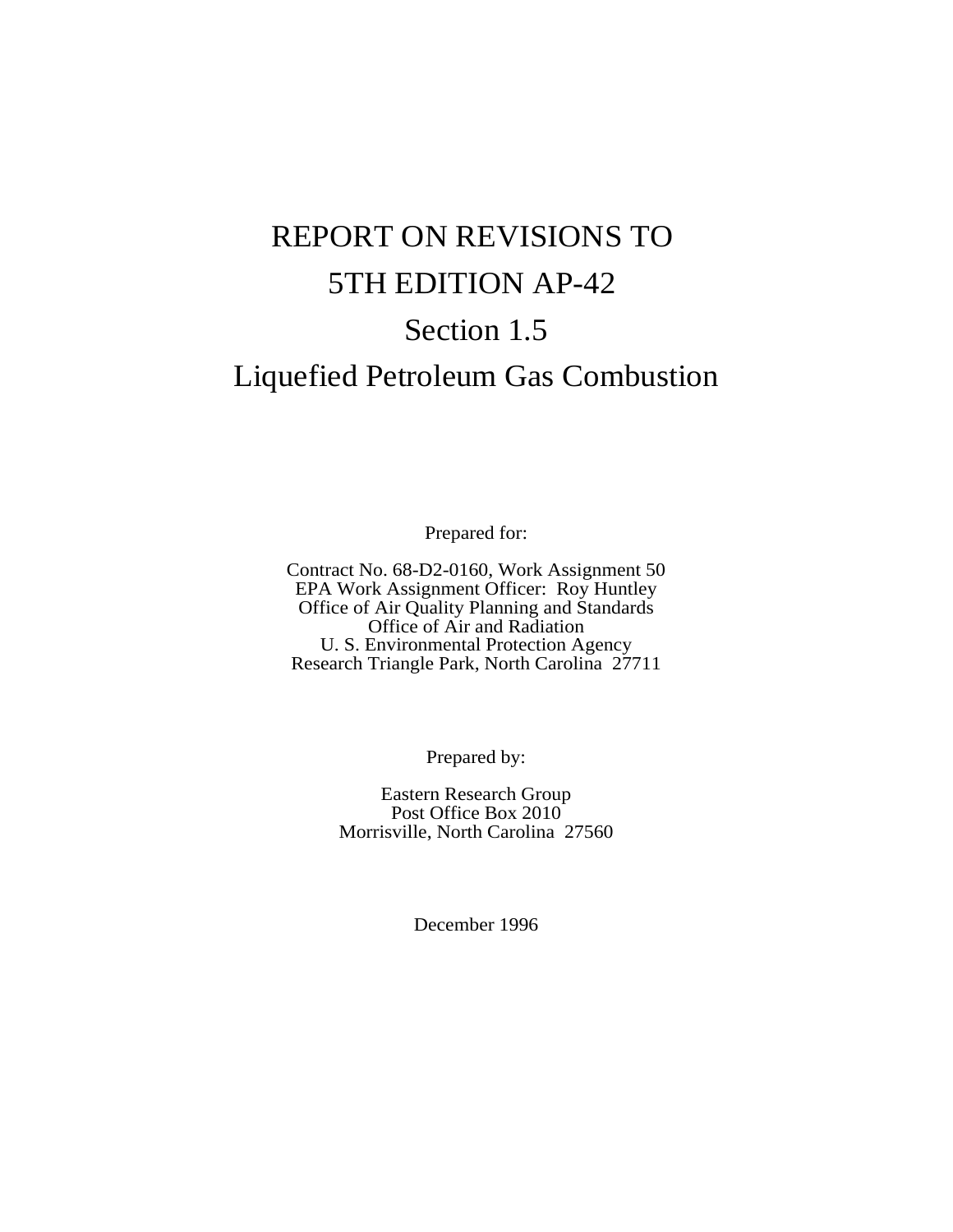#### Table of Contents

|     |                                                | Page |
|-----|------------------------------------------------|------|
| 1.0 |                                                |      |
| 2.0 |                                                |      |
|     | 2.1<br>2.2                                     |      |
| 3.0 |                                                |      |
| 4.0 |                                                |      |
| 5.0 | EMISSION FACTOR DOCUMENTATION, APRIL 1993  5-1 |      |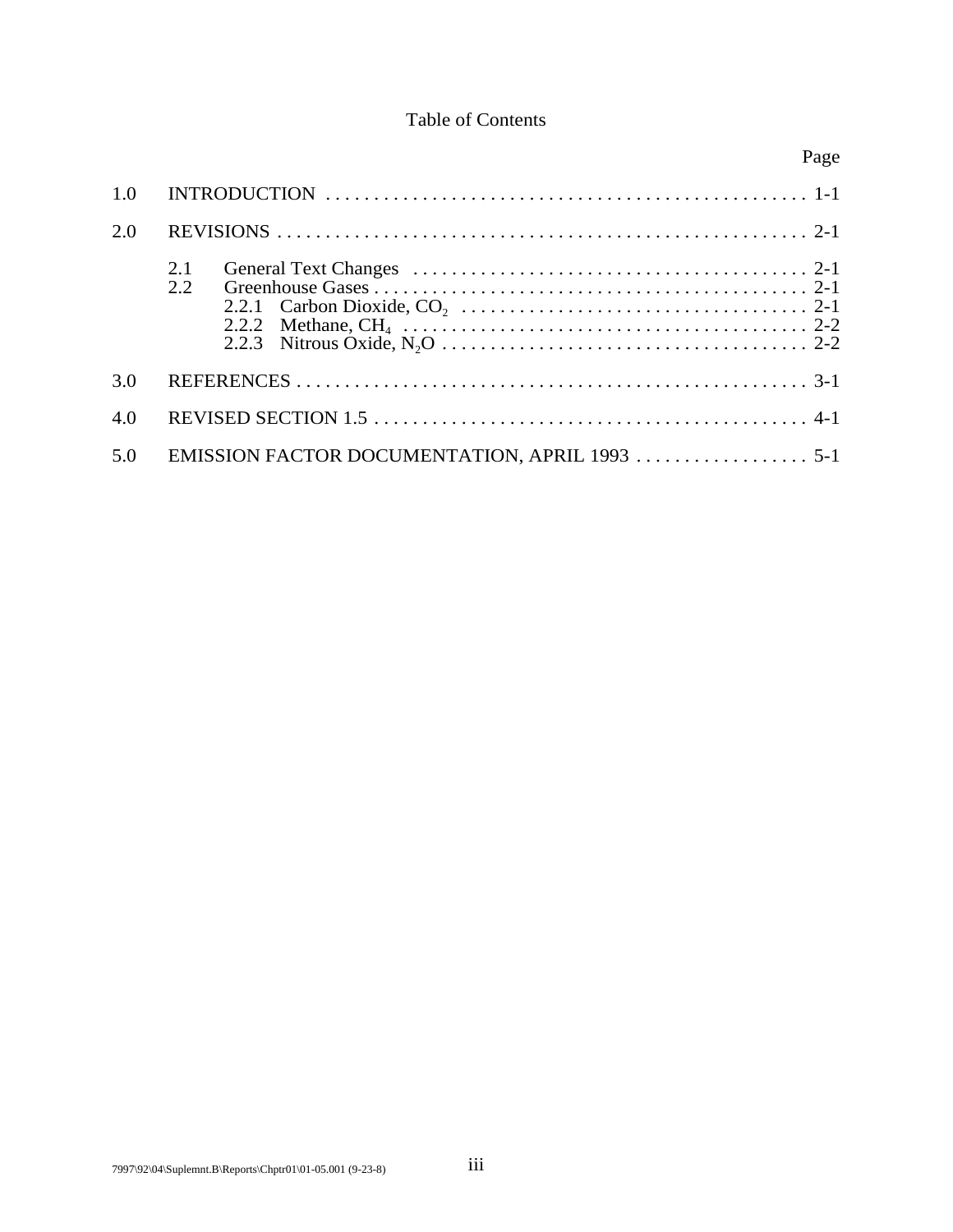#### 1.0 INTRODUCTION

This report supplements the Emission Factor (EMF) Documentation for AP-42 Section 1.5, Liquified Petroleum Gas Combustion, dated April 1993. The EMF describes the source and rationale for the material in the most recent updates to the 4th Edition, while this report provides documentation for the updates written in both Supplements A and B to the 5th Edition.

Section 1.5 of AP-42 was reviewed by internal peer reviewers to identify technical inadequacies and areas where state-of-the-art technological advances need to be incorporated. Based on this review, text has been updated or modified to address any technical inadequacies or provide clarification. Additionally, emission factors were checked for accuracy with information in the EMF Document and new emission factors generated if recent test data were available.

If discrepancies were found when checking the factors with the information in the EMF Document, the appropriate reference materials were then checked. In some cases, the factors could not be verified with the information in the EMF Document or from the reference materials, in which case the factors were not changed.

Four sections follow this introduction. Section 2 of this report documents the revisions and the basis for the changes. Section 3 presents the references for the changes documented in this report. Section 4 presents the revised AP-42 Section 1.5, and Section 5 contains the EMF documentation dated April 1993.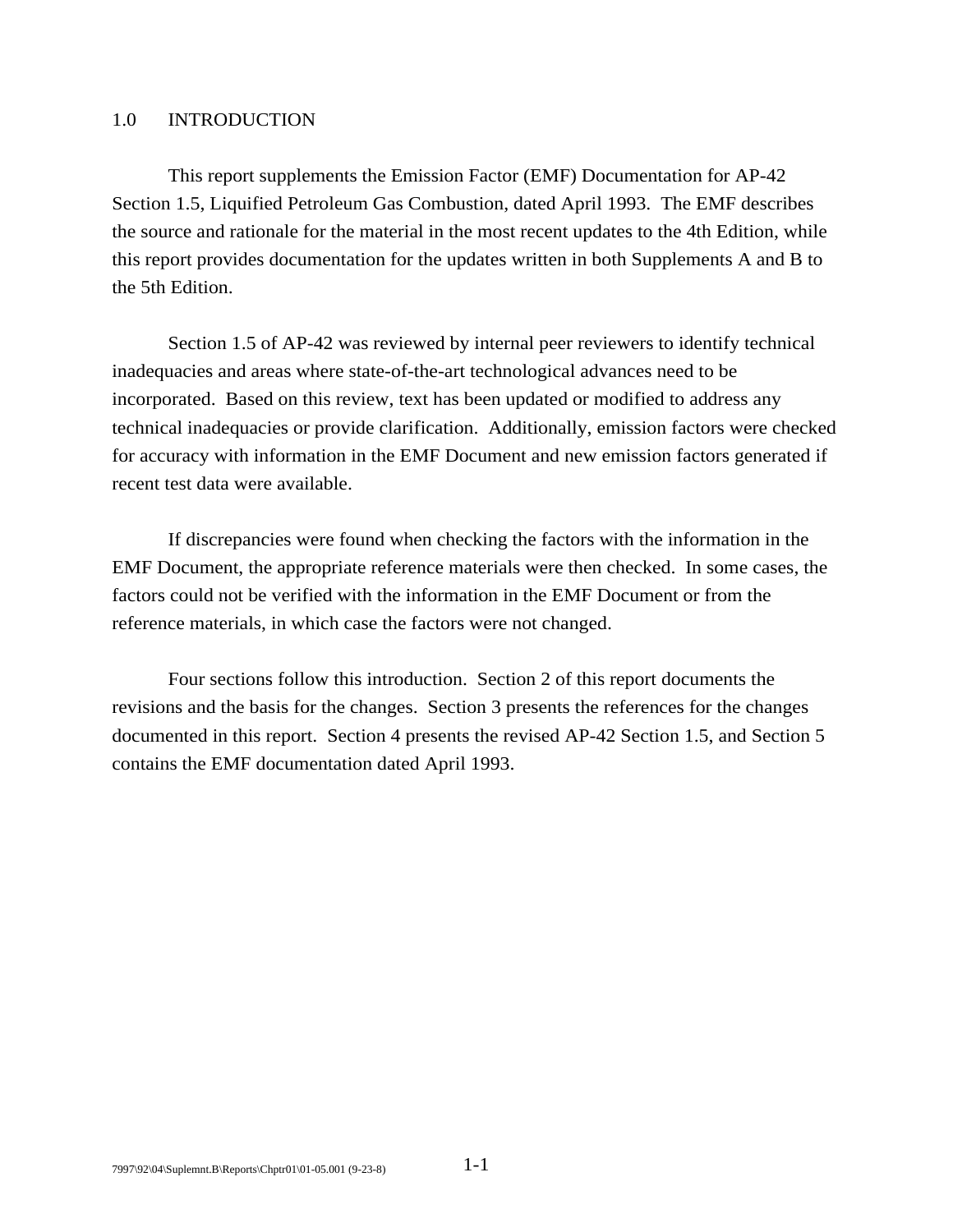#### 2.0 REVISIONS

This section documents the revisions made to Section 1.5 of the 5th Edition of AP-42.

#### 2.1 General Text Changes

Text was added concerning firing practices based on information in the EMF Document. Also, at the request of EPA, metric units were removed.

#### 2.2 Greenhouse Gases

2.2.1 Carbon Dioxide,  $CO<sub>2</sub>$ 

The  $CO<sub>2</sub>$  factors in Table 1.5-1 were recalculated assuming 99.5 percent conversion of fuel carbon to  $CO_2$  instead of the 100 percent used in earlier AP-42 Version 5. Assuming 99.5 percent conversion of fuel carbon content to  $CO<sub>2</sub>$  during combustion, the  $CO<sub>2</sub>$  emission factors in Table 1 were computed. $1-3$ 

| Table 1. Default CO, Emission Factors for Liquid Fuels |  |
|--------------------------------------------------------|--|
| <b>Quality Rating: B</b>                               |  |

|                  |                     |                             | <b>New Emission</b>       |               |                     |
|------------------|---------------------|-----------------------------|---------------------------|---------------|---------------------|
|                  |                     | <b>Density</b> <sup>a</sup> | Factor                    | $AP-42 EF$    |                     |
| <b>Fuel Type</b> | $\%$ C <sup>a</sup> | (lb/gal)                    | $(lb/1000 \text{ gal})^a$ | (lb/1000 gal) | <b>AP-42 Rating</b> |
| LPG-Propane      | 80.7                | 4.24                        | 12,500                    | 12,500        |                     |
| LPG-Butane       | 80.7                | 4.84                        | 14,300                    | 14,700        | E                   |

<sup>a</sup> Reference 4. "B" factor assigned because of the varying compositions of LPG gas.<br>
<sup>b</sup> References 5-6. c The following equation was used to develop the emission factor equation for LPG:

$$
\frac{44 \text{ lb CO}_2}{12 \text{ lb C}} \times 0.995 \times 4.24 \frac{\text{ lb}}{\text{gal}} \times \frac{1}{100\%} \times 80.7\% \times 1000 = 12,500 \frac{\text{ lb CO}_2}{1000 \text{ gal}}
$$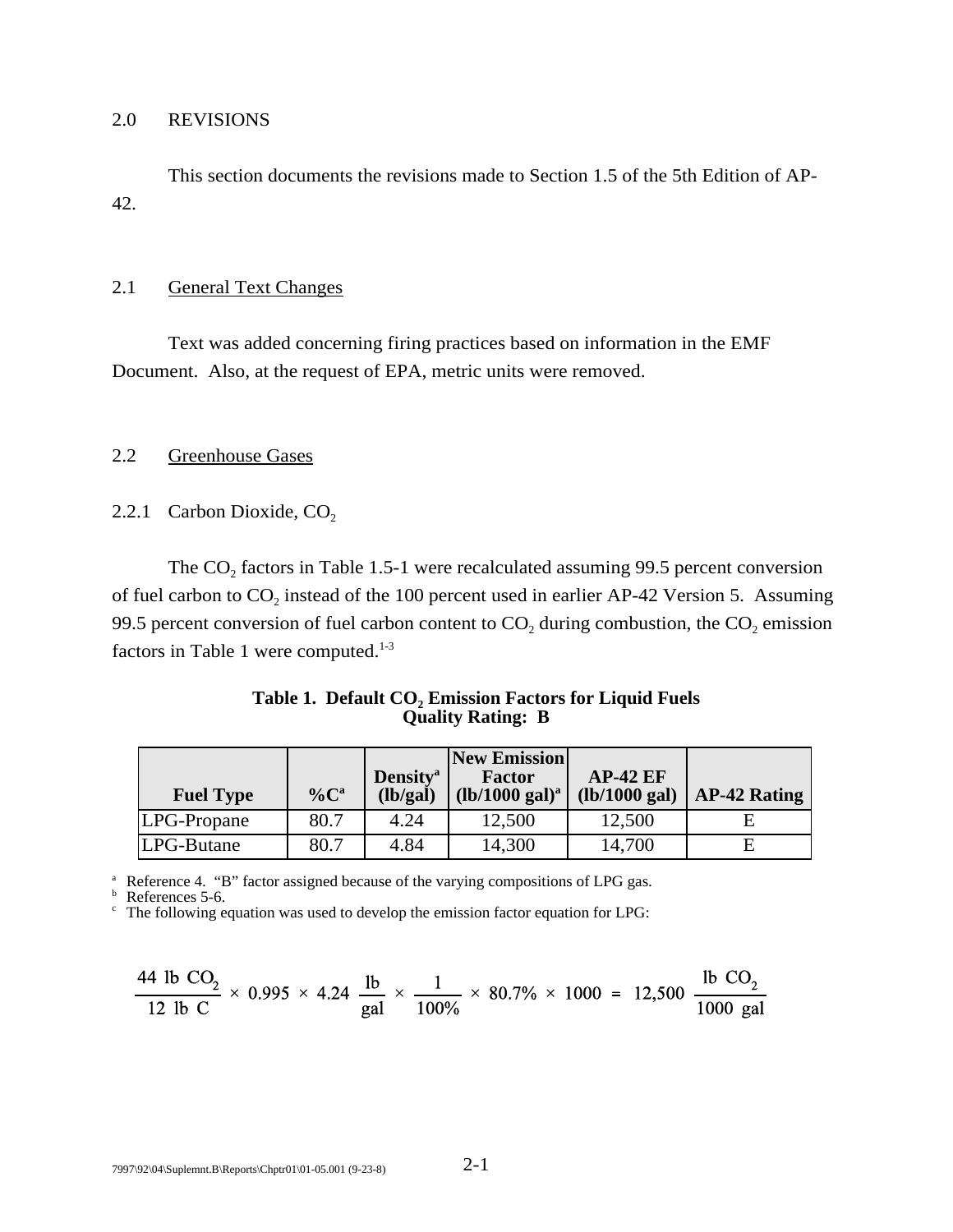| Where: | $0.995$ = fraction of fuel oxidized during combustion (Reference 1-3); |
|--------|------------------------------------------------------------------------|
|        | $44 =$ molecular weight of CO <sub>2</sub> ;                           |
|        | $12 =$ molecular weight of carbon; and                                 |
|        | 4.24 lb/gal = density of LPG-Propane (AP-42 Appendix A).               |

#### 2.2.2 Methane,  $CH<sub>4</sub>$

Table 1.5-2 lists total organic compound (TOC) emission factors but does not contain a factor for CH4. One factor for commercial/institutional data was obtained, but source test data was unavailable for verification. This factor was therefore assigned an "E" rating and appears in Table 2:

Table 2. CH<sub>4</sub> Emission Factors for LPG Combustion<sup>a</sup> **(lb CH4/1000 gal)**

| <b>Combustion Category</b>            | <b>EF</b> Rating |  |
|---------------------------------------|------------------|--|
| $\mathbb{C}$ Commercial/institutional |                  |  |

a Reference 7.

#### 2.2.3 Nitrous Oxide,  $N_2O$

Only one value for  $N_2O$  emissions from LPG combustion (Reference 2) was available. The source data was not listed, so the factor was given an "E" rating.

#### Table 3. N<sub>2</sub>O Emission Factors for LPG Combustion<sup>a</sup> **(lb N2O/1000 gal)**

| <b>Process</b>     | <b>EF</b> Rating |  |
|--------------------|------------------|--|
| Industrial Boilers |                  |  |

a Reference 2.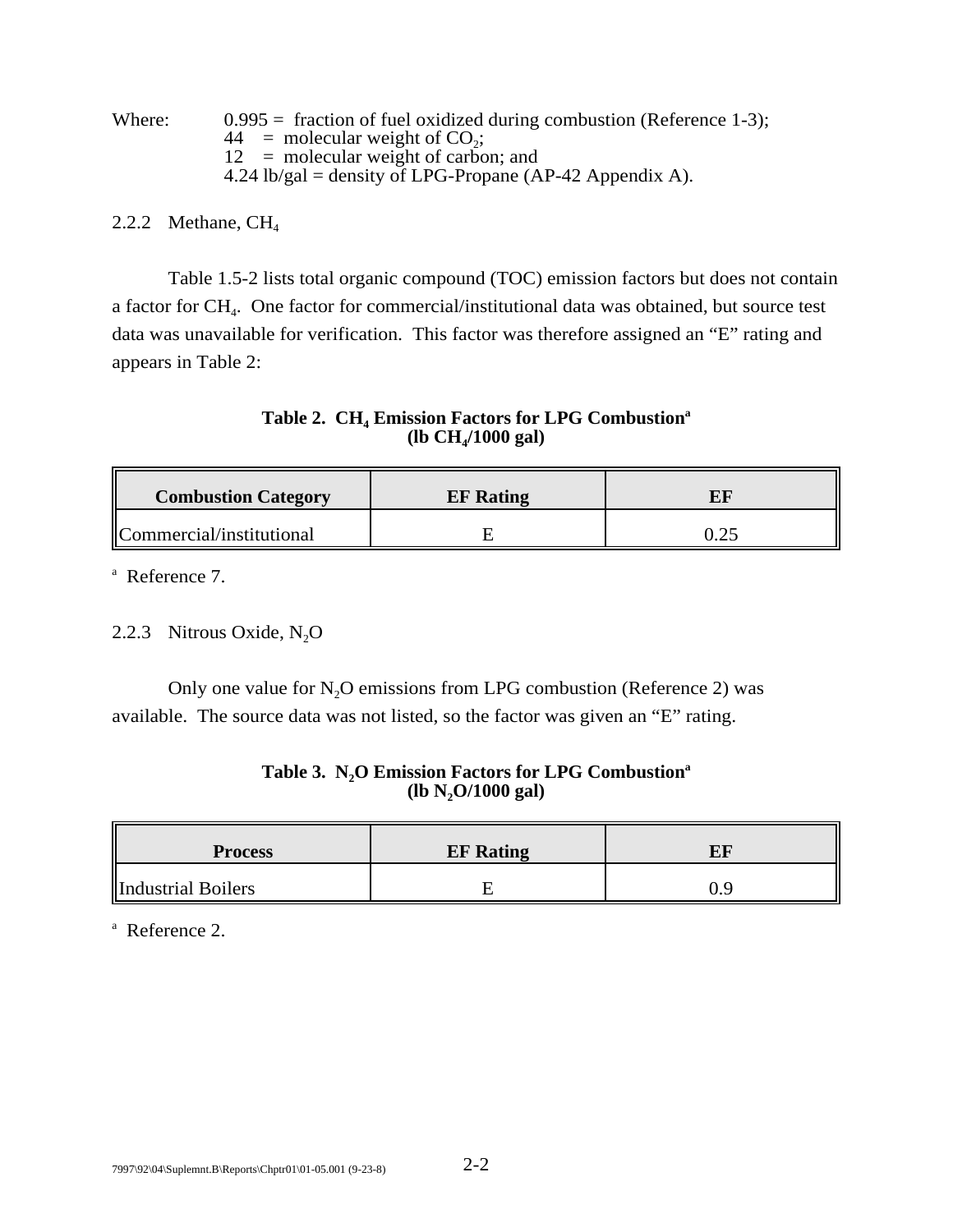#### 3.0 REFERENCES

- 1. G. Marland and R.M. Rotty, "Carbon Dioxide Emissions from Fossil Fuels: A procedure for Estimation and Results for 1951-1981," DOE/NBB-0036 TR-003, Carbon Dioxide Research Division, Office of Energy Research, U.S. Department of Energy, Oak Ridge, TN, 1983.
- 2. A. Rosland, *Greenhouse Gas Emissions In Norway: Inventories And Estimation Methods*, Oslo: Ministry of Environment, 1993.
- 3. *Sector-Specific Issues And Reporting Methodologies Supporting The General Guidelines For The Voluntary Reporting Of Greenhouse Gases Under Section 1605(b) Of The Energy Policy Act Of 1992, DOE/PO-0028, Volume 2 of 3, U.S. Department of* Energy, 1994.
- 4. K. Dahlberg *et al., Emissions Of N<sub>2</sub>O, CO, CO<sub>2</sub>, COS, and CS<sub>2</sub> From Stationary Combustion Sources*. Institute Vatten-Luftvaardsforsk, Sweden, [Publ.] B, IVL B 891, 1988. 23 pp.
- 5. R. H. Perry and D. Green, *Perry's Chemical Engineers*\* *Handbook*, Sixth ed., New York: McGraw Hill, 1984.
- 6. *Compilation Of Air Pollutant Emission Factors, Volume I: Stationary Point And Area Sources*, U.S. Environmental Protection Agency, AP-42. Fifth Edition. Research Triangle Park, NC, 1995.
- 7. Ortech Corporation, *Inventory Methods Manual For Estimating Canadian Emissions Of Greenhouse Gases*, Prepared for Environment Canada, 1994.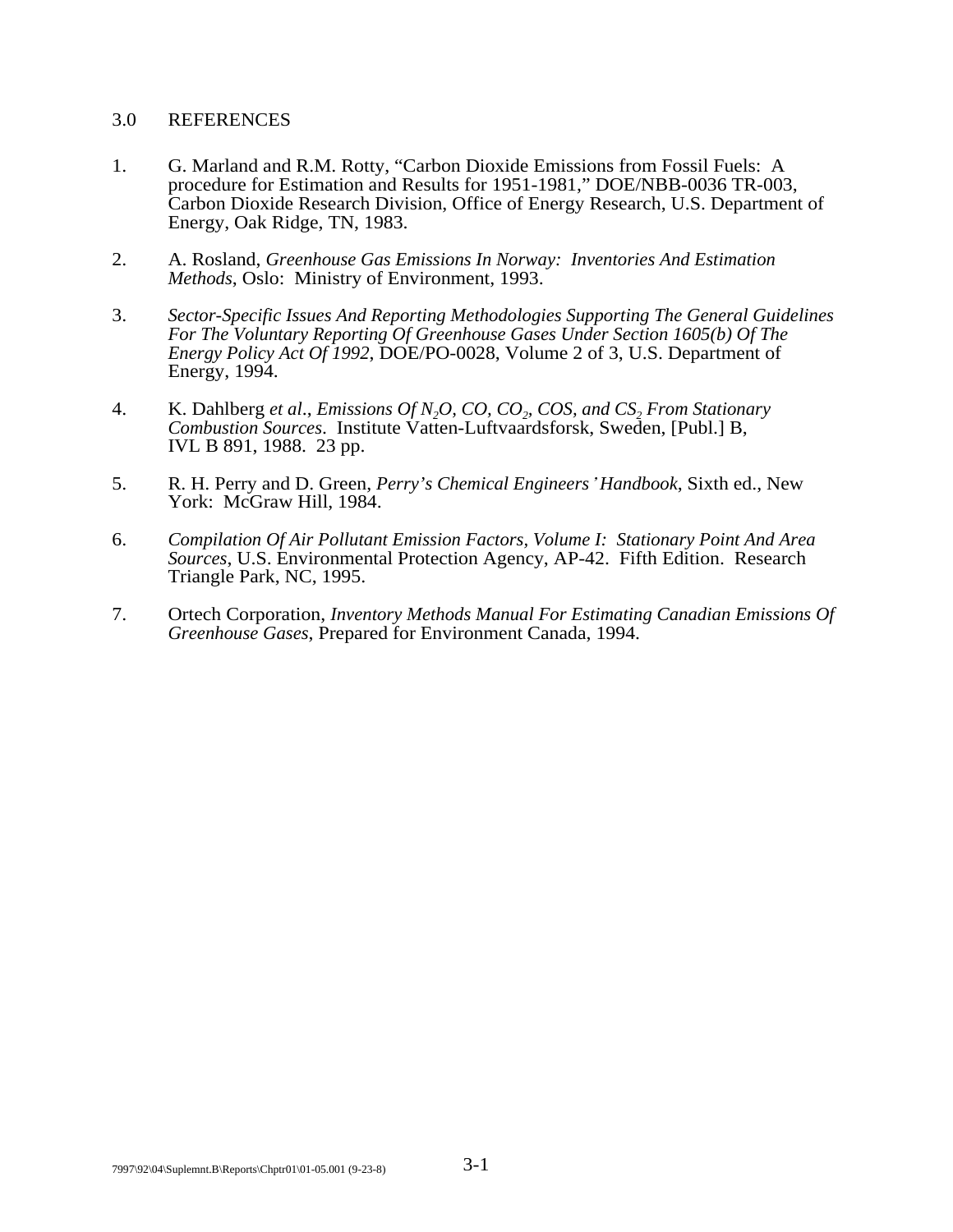#### 4.0 REVISED SECTION 1.5

This section contains the revised Section 1.5 of AP-42, 5th Edition. The electronic version can be located on the EPA TTN at http://134.67.104.12/html/chief/fsnpub.htm.